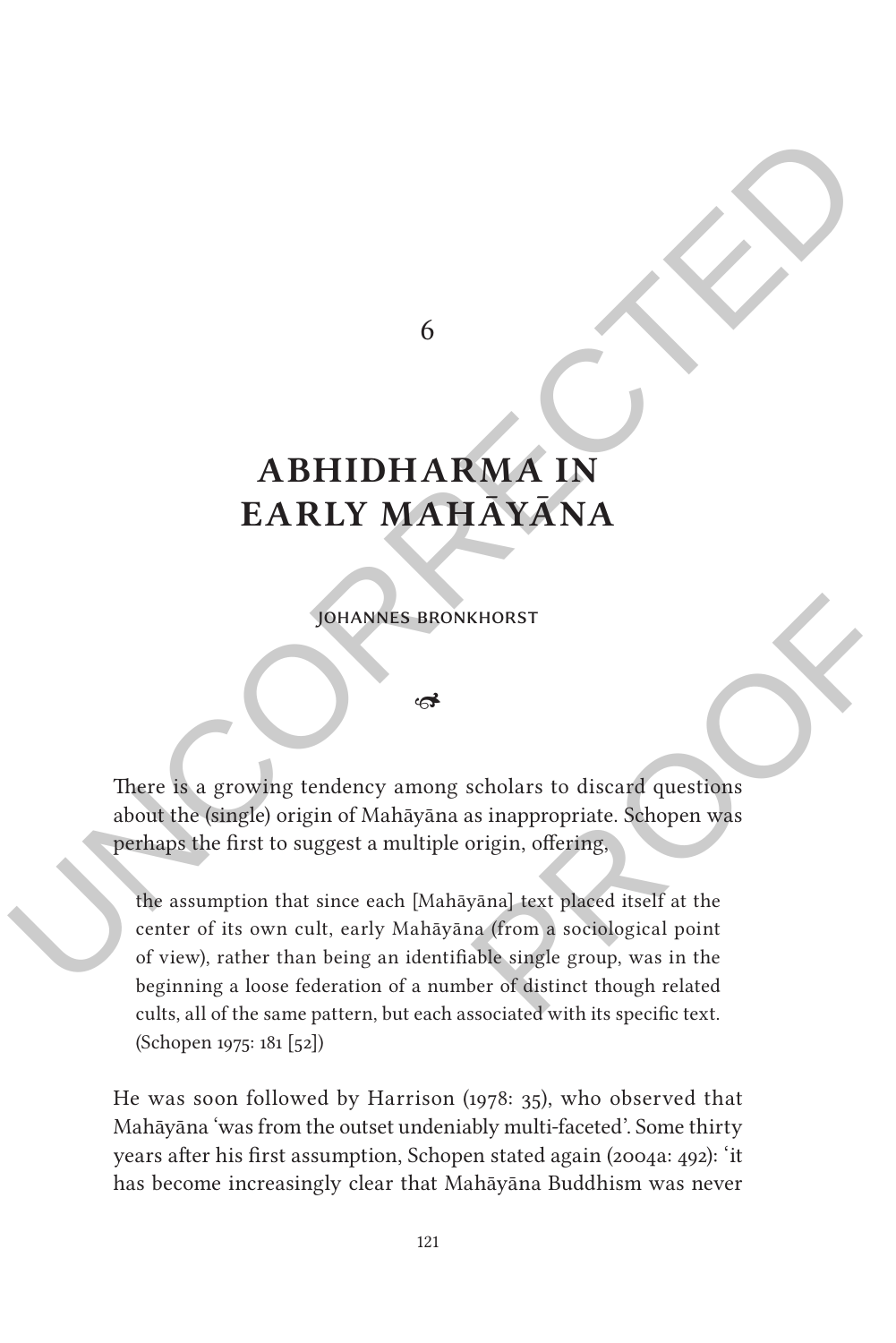one thing, but rather, it seems, a loosely bound bundle of many, and… could contain…contradictions, or at least antipodal elements'. Silk reminds us that,

one thing, but rather, it seems, a loosely bound bundle of many, and<br>could contain...contradictions, or at least antipodal elements'. Silk<br>reminds us that,<br><br>various early Mahayana sittas express somewhat, and sometimes<br>ra various early Mahāyāna sūtras express somewhat, and sometimes radically, different points of view, and often seem to have been written in response to diverse stimuli. For example, the tenor of such (apparently) early sūtras as the *Kāśyapaparivarta* and the *Rāṣṭrapālaparipṛcchā* on the one hand seems to have little in common with the logic and rhetoric behind the likewise putatively early *Pratyutpannasaṃ mukhāvasthita* [*sic*; should be *Pratyutpannabuddhasaṃmukhāvasthitas amādhi*], *Aṣṭasāhasrikā Prajñāpāramitā* or *Saddharmapuṇḍarīka* on the other. (Silk 2002: 371)

Shimoda (2009: 7) suggests that 'the Mahāyāna initially existed in the form of diverse phenomena to which the same name eventually began to be applied.' Boucher (2008: xii) sums up recent work, saying: 'Much of the recent scholarship on the early Mahāyāna points to a tradition that arose not as a single, well-defined, unitary movement, but from multiple trajectories emanating from, and alongside, Mainstream Buddhism.' Sasaki considers it,

The Management work, saying. Much<br>rly Mahāyāna points to a tradition<br>ined, unitary movement, but from<br>irom, and alongside, Mainstream<br>blicity of originally discrete groups<br>from their respective positions and<br>that with the reasonable to assume that a multiplicity of originally discrete groups created a new style of Buddhism from their respective positions and produced their own scriptures and that with the passage of time these merged and intertwined to form as a whole the large current known as the Mahāyāna. (Sasaki 2009: 27)

He continues: 'The Mahāyāna was a new Buddhist movement that should be regarded as a sort of social phenomenon that arose simultaneously in different places from several sources.' Ruegg (2004: 33) emphasises the geographic dimension: 'The geographical spread of early Mahāyāna would appear to have been characterized by polycentric diffusion'.1 A decade before him, Harrison (1995: 56) called Mahāyāna 'a pan-Buddhist movement – or, better, a loose set of movements'.

This paper does not intend to find fault with these new insights into early Mahāyāna. However, it wishes to draw attention to a factor that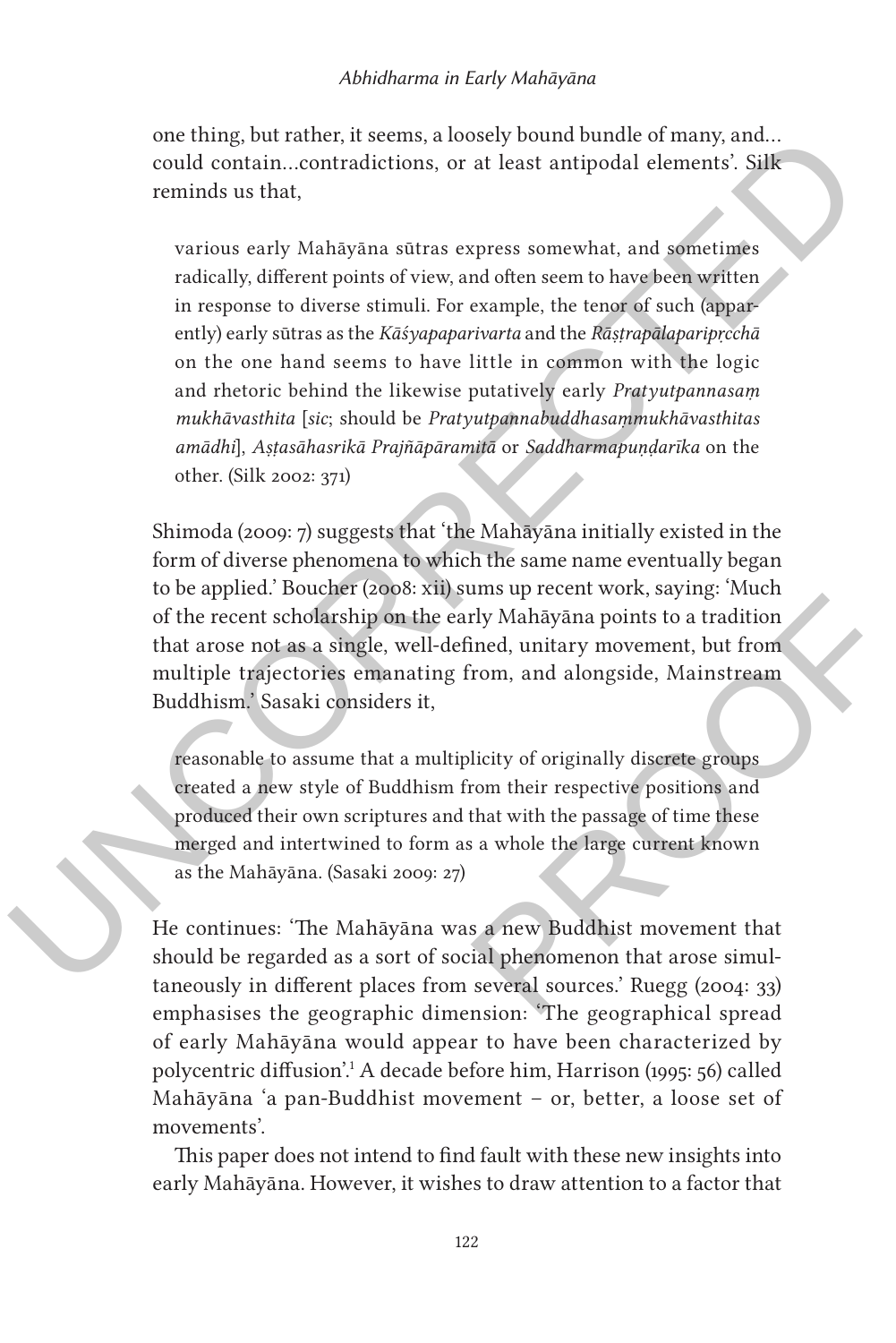is habitually overlooked in this discussion, namely, the dependence of most early Mahāyāna texts on the scholastic developments that had taken place during the last few centuries preceding the Common Era, in northwestern India.<sup>2</sup> This, as we will see, may have chronological and geographical consequences.<sup>3</sup>

Consider the following statement by Paul Williams:

It is sometimes thought that one of the characteristics of early Mahāyāna was a teaching of the emptiness of dharmas (*dharmaśūnyatā*) – a teaching that these constituents, too, lack inherent existence, are not ultimate realities, in the same way as our everyday world is not an ultimate reality for the Abhidharma.…As a characteristic of early Mahāyāna this is false. (Williams 1989: 16)

Williams then draws attention to some non-Mahāyāna texts – the *Lokānuvartanā Sūtra* and the *Satyasiddhi Śāstra* of Harivarman – that teach the emptiness of dharmas. In other words, Williams does not deny that the teaching of emptiness of dharmas is a characteristic of many early Mahāyāna works; he merely points out that the same teaching is also found in certain non-Mahāyāna works. David Seyfort Ruegg makes a similar observation:

Is institute<br>lay vortoked in this descussion, namely, the dependence of most early Mahayana texts on the scholar<br>stic developments that had taken place during the last few centuries preceding the Common Era,<br>in orbitweste Ther words, while the state into the state of dharmas is a characteristic<br>erely points out that the same<br>ahayana works. David Seyfort<br>phenomena (*dharmanairatmya*<br>myatā 'emptiness of self-exist-<br>riterial, indeed diagnostic The doctrine of the non-substantiality of phenomena (*dharmanairātmya* / *dharmaniḥsvabhāvatā*, i.e. *svabhāva-śūnyatā* 'emptiness of self-existence') has very often been regarded as criterial, indeed diagnostic, for identifying a teaching or work as Mahāyānist. For this there may of course be a justification. But it has nevertheless to be recalled that by the authorities of the Madhyamaka school of Mahāyānist philosophy, it is regularly argued that not only the Mahāyānist but even the Śrāvakayānist Arhat must of necessity have an understanding (if only a somewhat limited one) of *dharmanairātmya*. (Ruegg 2004: 39)

> Once again, Ruegg does not deny that the emptiness of dharmas is a teaching that is almost omnipresent in early Mahāyāna texts. Like Williams, he merely points out that it is not limited to these texts.

> Neither Williams nor Ruegg mention what I consider most important: that the very question of the emptiness or otherwise of dharmas is based on the ontological schemes elaborated in Greater Gandhāra,<sup>4</sup>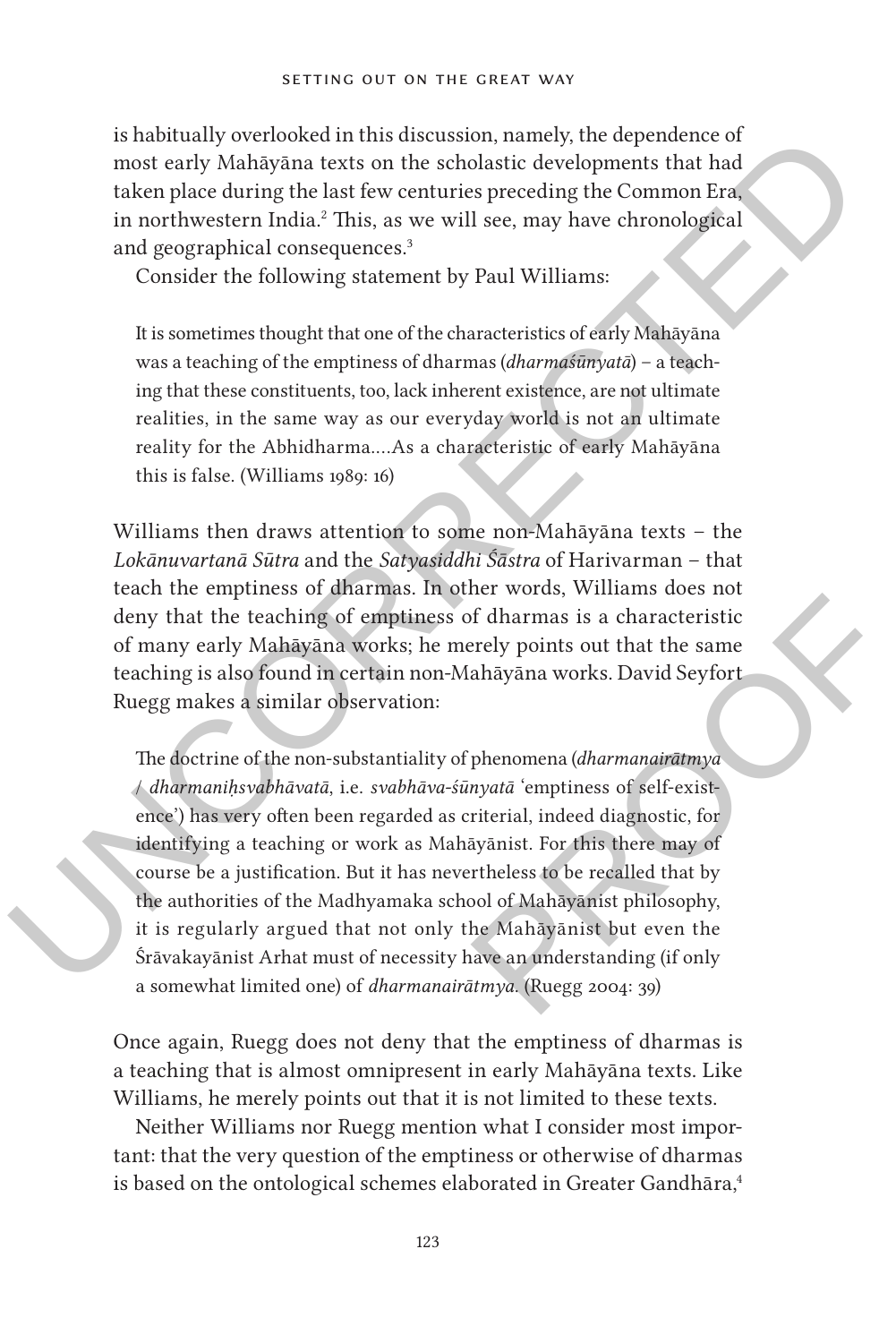periaps by the Sarvätsived<br>institute is not certain). Numerous Buddhist texts, whether Maháryana or not, testify to the influence<br>this ontology has come to exert on Buddhist thought all over fusion<br>Houston, and may have t perhaps by the Sarvāstivādins (but this is not certain). Numerous Buddhist texts, whether Mahāyāna or not, testify to the influence this ontology has come to exert on Buddhist thought all over India. However, this ontology had originally been limited to a geographical region, and may have taken a while before leaving this region.<sup>5</sup> The fact that Mahāyāna texts taught the emptiness of dharmas may not therefore signify that this is a typically or exclusively Mahāyāna position, but it does emphasise the dependence of much of Mahāyāna literature on developments that had begun in a small corner of northwestern India.<sup>6</sup> The question is, did the Mahāyāna texts concerned undergo this influence in Greater Gandhāra itself, or did they do so elsewhere, when the originally Gandhāran ontology had spread to other parts of the subcontinent? The answer to this question cannot but lie in chronology: when did this Abhidharmic ontology leave Greater Gandhāra, and when were the earliest Mahāyāna texts composed that betray its influence? If these Mahāyāna texts were composed before Abhidharmic ontology left Greater Gandhāra, then these texts must have been composed in Greater Gandhāra.7

ndhāra.<sup>7</sup><br>
at an article by Allon & Salomon<br>
t the earliest evidence of Mahāyāna<br>
Gandhāra: 'three...manuscripts<br>
ify to the existence of Mahayana<br>
ack, apparently, into the formative<br>
They conclude 'that the Mahayana<br>
ps With this in mind, let us look at an article by Allon & Salomon (2010). These two authors argue that the earliest evidence of Mahāyāna that has reached us comes from Gandhāra: 'three…manuscripts have…been discovered which testify to the existence of Mahayana literature in Gāndhārī…reaching back, apparently, into the formative period of the Mahayana itself' (9). They conclude 'that the Mahayana was already a significant, if perhaps still a minority presence in the earlier period of the Buddhist manuscripts in Gandhāra' (12). Allon and Salomon raise the question whether 'Gandhāra played a formative role in the emergence of Mahayana', and whether texts like the ones that have survived 'were originally composed in this region' (17). They caution that these types of texts may have been available at other major Buddhist centres throughout the subcontinent during this period: 'It is merely the subcontinental climate, which is so deleterious to the preservation of organic materials, that has denied us the evidence' (17).

Allon and Salomon's caution is justified and appreciated. However, as observed above, the region of Greater Gandhāra did not only distinguish itself from other Buddhist regions through its climate, or through its exceptional aptitude for preserving manuscripts that could not survive elsewhere. The Buddhism of Greater Gandhāra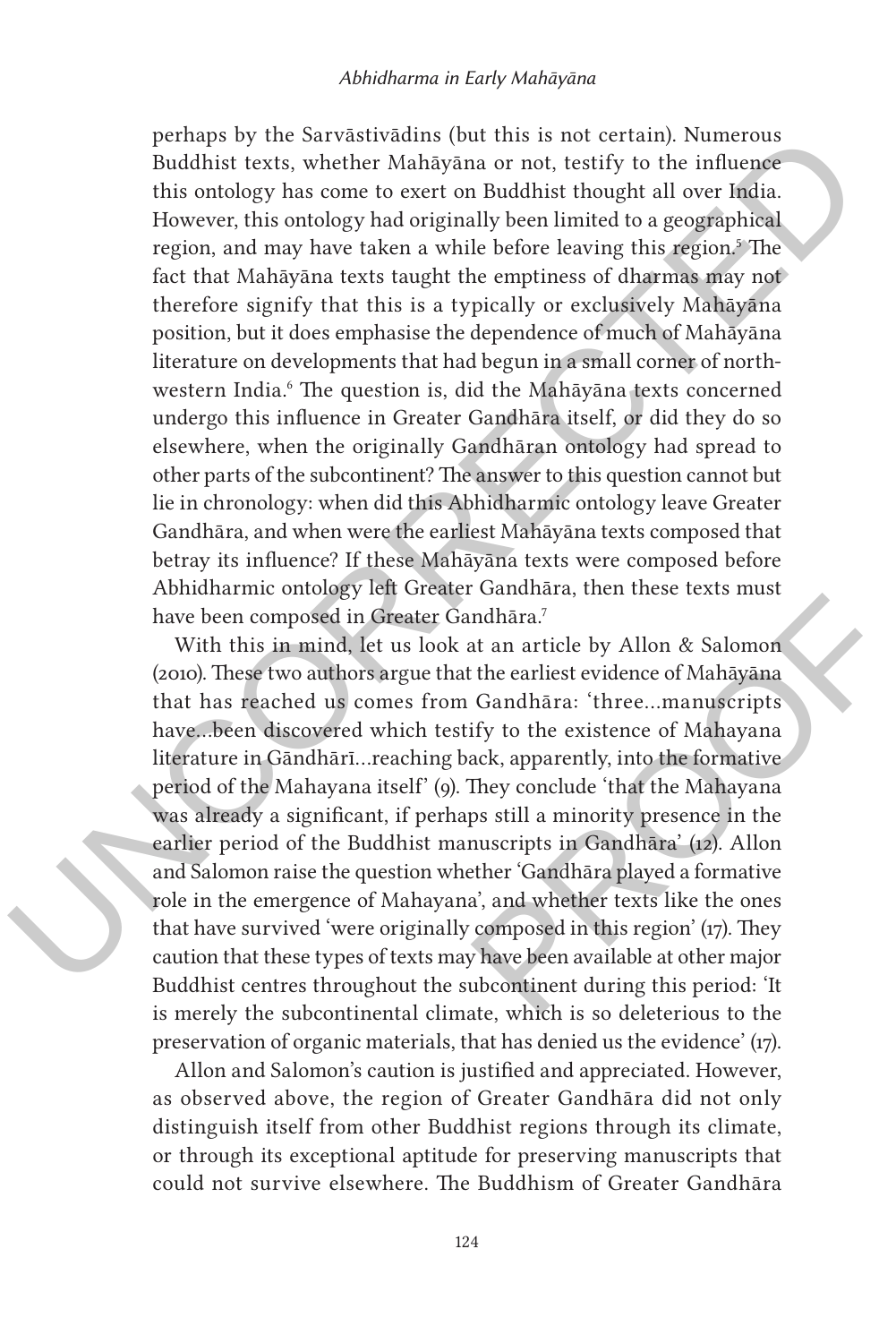distinguishes itself equally through the intellectual revolution that had taken place there during the centuries immediately preceding the Common Era. It is here that the modification and elaboration of Abhidharma took place that became the basis of virtually all forms of subcontinental Buddhism. Clearly Greater Gandhāra was not just one other Buddhist centre. It may be justified to consider it the most important Buddhist centre of the Indian subcontinent around the beginning of the Common Era.<sup>8</sup> The fact that it has a climate that is favourable to the preservation of organic materials may be looked upon as a fortunate extra.<sup>9</sup>

Consider now the following. Allon and Salomon draw attention to various early fragments of early Mahāyāna texts that have recently become available. The following passage in their article is of particular interest:

distinguishes itsell equality through the intellectual revolution that<br>the change in the procedure change the centuries immediately preceding<br>the Common Eva. It is here that the modification and claboration of<br>Mindhama to dued by Harry Park, contains a<br>the first (on the recto side) and<br>a Prajñāpāramitā. This scroll has<br>a 3 CE (probability 14.3 percent)<br>a date in the later first or early<br>s paleographic and linguistic<br>ari Prajñāpāramitā manus The so-called 'split' collection of Gāndhārī manuscripts, which has not yet been published but which is being studied by Harry Falk, contains a manuscript with texts corresponding to the first (on the recto side) and fifth (verso) chapters of the *Aṣṭasāhasrikā Prajñāpāramitā*. This scroll has been radiocarbon dated to a range of 23–43 ce (probability 14.3 percent) or 47–127 (probability 81.1 percent), and a date in the later first or early second century  $c\epsilon$  is consistent with its paleographic and linguistic characteristics. Therefore in this Gāndhārī Prajñāpāramitā manuscript we have the earliest firm dating for a Mahayana sutra manuscript in any language, as well as the earliest specific attestation of Mahayana literature in early Gandhāra. (Allon & Salomon 2010: 10)

Falk's subsequent article (published in 2011) studies, among other things, the manuscript referred to in this passage. We learn that,

[a] comparison with the Chinese translation of Lokakṣema, dated 179/180, and the classical version as translated by Kumārajīva clearly shows a development from a simple to a more developed text. The Gāndhārī text looks archaic and is less verbose than what Lokaksema translated. It can be shown that his version was already slightly inflated by the insertion of stock phrases, appositions and synonyms. The Sanskrit version, finally, expanded still further. (Falk 2011: 20)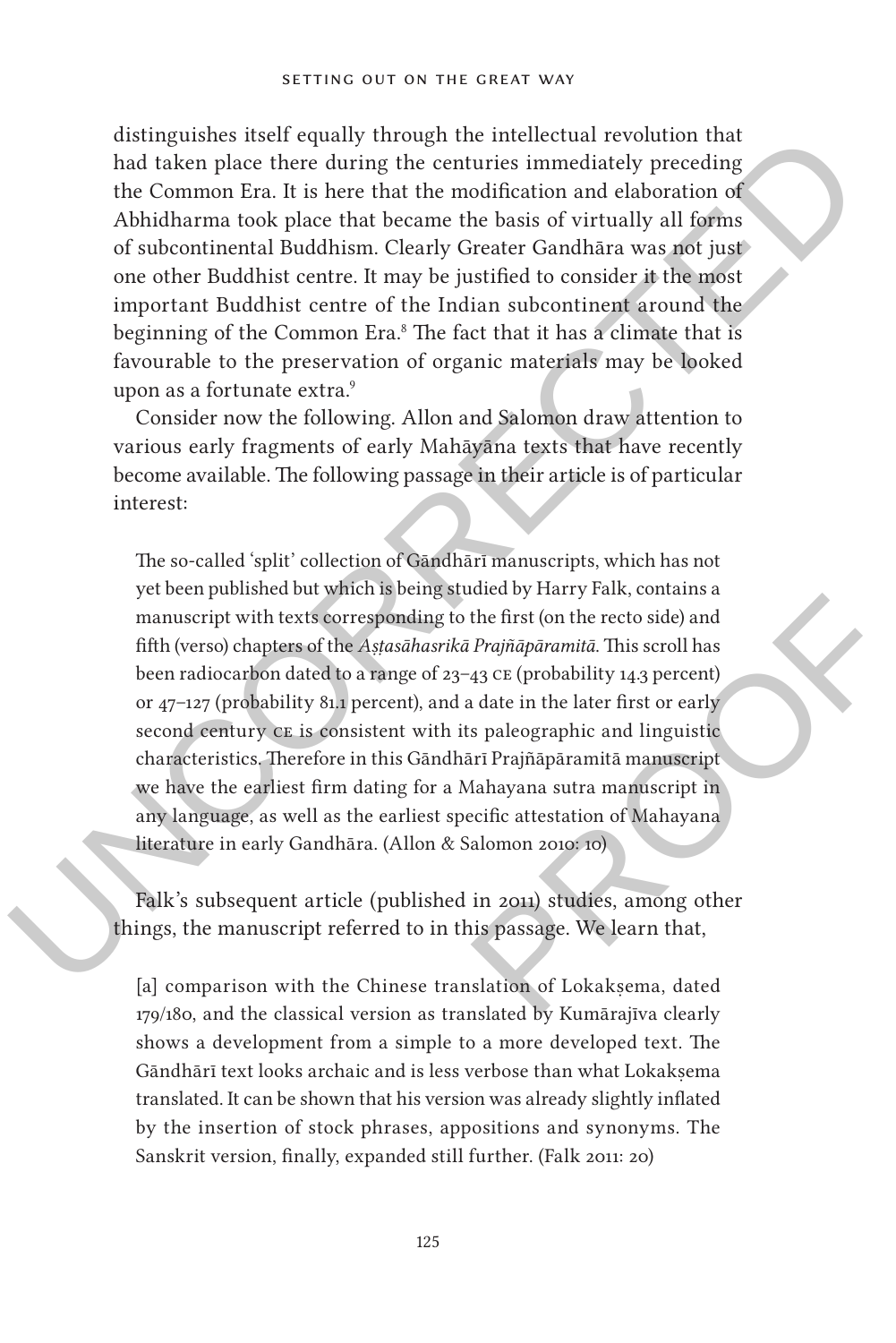At the same time, certain copying blunders indicate that the Gandhāra manuscript was itself copied from another one which was written in Kharosthī as well (Falk & Karashima 2012: 22). Indeed, Harry Falk suggests that 'there is no straight line from Gāndhārī to Lokaksema or to the Sanskrit Astasāhasrikā. Instead, a fork model looks more promising, starting from an Urtext, leading in three directions, first to our Gāndhārī manuscript which is minimally enlarged compared to older versions. Then a text from another tradition, still held in Gāndhārī, was used by Lokaksema. The parts unique to this text and the [Sanskrit version of the *Aṣṭasāhasrikā Prajñāpāramitā*] show that both are ultimately based on a Gāndhārī tradition which was further enlarged compared to our preserved one' (Falk & Karashima 2013: 100).

At the same time, certain copyring bunders indeted that the same time, and<br>thara manuscript was itself copied from another one which was written in Kharosthi as well (f/alk & Karashima zora: 22). Indeed, Hary Falk angests results and taken place in<br>
centuries preceding the Common<br>
during this period, that Buddhist<br>
gy centred on the lists of dharmas<br>
harmas had been drawn up before<br>
ter Gandhāra, and went on being<br>
al of preserving the teac The special point to be emphasised is that the 'Perfection of Wisdom', which is the subject matter of the *Aṣṭasāhasrikā Prajñāpāramitā*10 in its surviving Sanskrit version, only makes sense against the background of the overhaul of Buddhist scholasticism that had taken place in Greater Gandhāra during the last centuries preceding the Common Era. It was in Greater Gandhāra, during this period, that Buddhist scholasticism developed an ontology centred on the lists of dharmas that had been preserved. Lists of dharmas had been drawn up before the scholastic revolution in Greater Gandhāra, and went on being drawn up elsewhere with the goal of preserving the teaching of the Buddha. But the Buddhists of Greater Gandhāra were the first to use these lists of dharmas to construe an ontology, unheard of until then. They looked upon the dharmas as the only really existing things, rejecting the existence of entities that were made up of them. Indeed, these scholiasts may have been the first to call themselves *śūnyavādin*s.11 No effort was spared in systematising the ontological scheme developed in this manner, and the influence exerted by it on more recent forms of Buddhism in the subcontinent and beyond was to be immense. But initially this was a geographically limited phenomenon (see Bronkhorst 1999; 2009: 81–114). It may even be possible to approximately date the beginning of this intellectual revolution. I have argued in a number of publications that various literary and philosophical features of the grammarian Patañjali's (*Vyākaraṇa-*) *Mahābhāṣya* must be explained in the light of his acquaintance with the fundamentals of the newly developed Abhidharma (Bronkhorst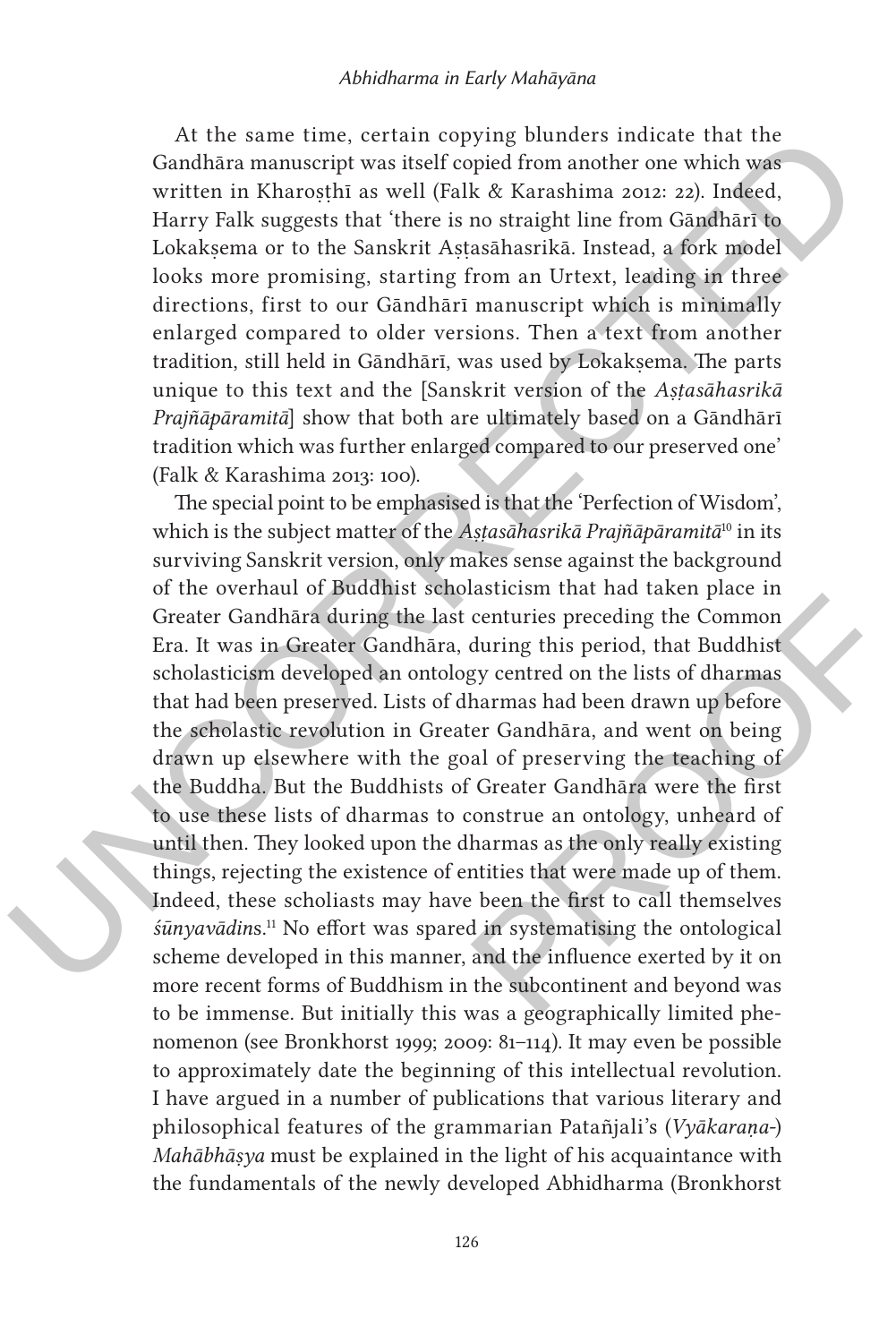1987: 43–71; 1994; 2002; 2004, esp. §§ 8–9; 2016). This would imply that the intellectual revolution in northwestern Buddhism had begun before the middle of the second century bce. If it is furthermore correct to think, as I have argued elsewhere, that this intellectual revolution was inspired by the interaction between Buddhists and Indo-Greeks, it may be justified to situate the beginning of the new Abhidharma at a time following the renewed conquest of Gandhāra by the Indo-Greeks; this was in or around  $185$  BCE.<sup>12</sup> The foundations for the new Abhidharma may therefore have been laid towards the middle of the second century BCE.<sup>13</sup>

1987: 437-711.1994; 2002: 2004; esp. 88<sup>8</sup>-19. 2006). This would imply that the intellectual revolution in northwestern Buddhism had begun before the middle of the scond century ncc. If it is furthermore correct to this, right appears to nave begun in<br>The *Mahāvibhāṣā* is presumably<br>ther two *Vibhāṣā*s are slightly<br>ne first century CE. However,<br>her back. Already the *Vibhāṣā*<br>suffered under Puṣyamitra,<br>424 ff.). Puṣyamitra was a ruler<br>li w It is not known for how long this form of Abhidharma remained confined to Greater Gandhāra. There is, as a matter of fact, reason to think that Kaśmīra was implicated in this development virtually from its beginning.14 It may be that the three extant *Vibhāṣā* compendia were composed here. The most recent of these three, the *Mahāvibhāṣā*, refers to the 'former king, Kaniṣka, of Gandhāra' (Dessein 2009: 44; Willemen et al. 1998: 232). Kaniska's reign appears to have begun in 127 ce (Falk 2001; see also Golzio 2008). The *Mahāvibhāṣā* is presumably younger than this, but not much. The other two *Vibhāṣā*s are slightly older, and may therefore belong to the first century ce. However, indirect evidence pushes the date further back. Already the *Vibhāṣā* reports the bad treatment Buddhists suffered under Puṣyamitra, presumably in Kaśmīra (Lamotte 1958: 424 ff.). Puṣyamitra was a ruler with whom the grammarian Patañjali was associated. There are reasons to think that Patañjali himself lived in Kaśmīra in the middle of the second century bce. Patañjali betrays familiarity with a number of fundamental concepts of Sarvāstivāda scholasticism (Bronkhorst 1987, 43–71; 1994; 2002; 2004, esp. §§ 8–9; 2016).15

This form of Abhidharma subsequently spread beyond Greater Gandhāra including Kaśmīra.16 Perhaps Nāgārjuna is the first author from a different region and familiar with the new Abhidharma whose writings have been preserved.<sup>17</sup> Nāgārjuna's date appears to be the end of the second or the beginning of the third century ce (Walser 2002; 2005: 86). Inscriptional evidence confirms that there were Sarvāstivādins in northern India outside Gandhāra from the first century ce onward.18 In other words, the scholastic form of Abhidharma developed in Greater Gandhāra including Kaśmīra spread beyond this region at least from the first century CE on.<sup>19</sup>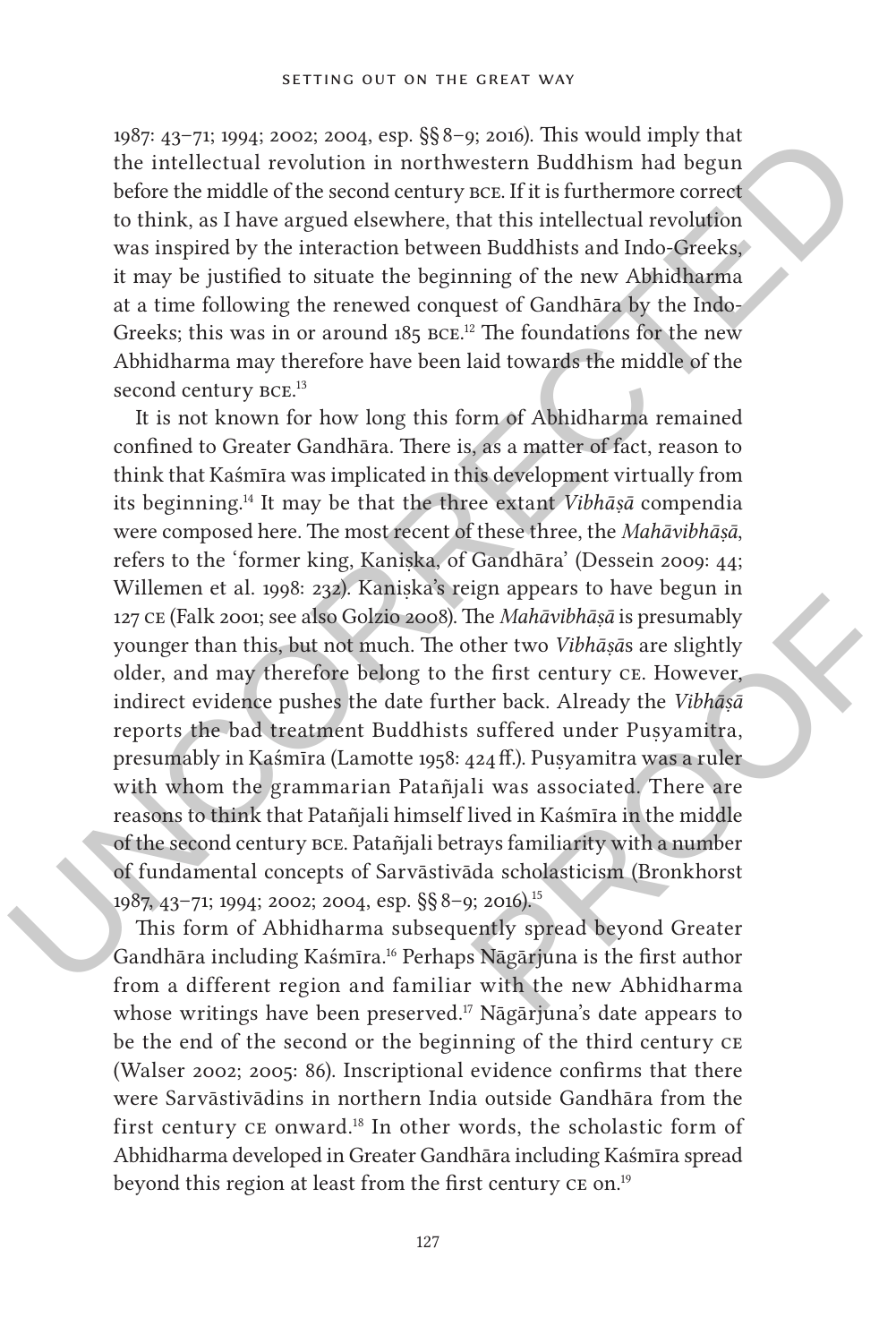The Asytsakusrske Praying<br>armin is the periode to the schecker charge of the schecker<br>ments of Greater Gandhian, as are other texts of the same<br>genre;" it draws conclusions from these. One of its recurring themes is<br>its e The *Aṣṭasāhasrikā Prajñāpāramitā* is largely built on the scholastic achievements of Greater Gandhāra, as are other texts of the same genre;20 it draws conclusions from these. One of its recurring themes is its emphasis that everything that is not a dharma does not exist. This is the inevitable corollary of the conviction that only dharmas really exist, but one that is rarely emphasised in the Abhidharma texts. The *Aṣṭasāhasrikā Prajñāpāramitā* goes further and claims that the dharmas themselves do not exist either, that they are empty (*śūnya*). Once again, all this only makes sense against the historical background of the Abhidharma elaborated in Greater Gandhāra. Another recurring theme concerns the beginning and end of dharmas. This is clearly the elaboration of a question with which the scholiasts of Greater Gandhāra were confronted: did they have to postulate the existence of a dharma called 'beginning' (*jāti*, *utpatti*) in order to account for the fact that dharmas, being momentary, have a beginning in time? The scholiasts explored this possibility, and ended up with improbable dharmas such as 'the beginning of beginning' (*jātijāti*). The position taken in numerous Mahāyāna texts is that dharmas have no beginning (and no end). This makes perfect sense among thinkers who are steeped in Gandhāran scholasticism, but nowhere else.

The position<br>of the signal share is that dharmas have no begin-<br>ect sense among thinkers who are<br>m, but nowhere else.<br>the *Astasāhasrikā Prajñāpāramitā*.<br>only dharmas exist, it is pointless<br>xist because it is not a dharma. Let us look at one passage from the *Aṣṭasāhasrikā Prajñāpāramitā*. Without the prior conviction that only dharmas exist, it is pointless to claim that something does not exist because it is not a dharma. Yet this is the point frequently made in the *Aṣṭasāhasrikā Prajñāpāramitā*. Consider the following passage, in the abbreviated translation of Edward Conze:

Thereupon the venerable Subhūti, by the Buddha's might, said to the Lord: The Lord has said, 'make it clear now, Subhūti, to the bodhisattvas, the great beings, starting from perfect wisdom, how the bodhisattvas, the great beings go forth into perfect wisdom!' When one speaks of a 'bodhisattva', what dharma does that word 'bodhisattva' denote? I do not, O Lord, see that dharma 'bodhisattva', nor a dharma called 'perfection of wisdom'. Since I neither find, nor apprehend, nor see a dharma 'bodhisattva', nor a 'perfection of wisdom', what bodhisattva shall I instruct and admonish in what perfection of wisdom? And yet, O Lord, if, when this is pointed out, a bodhisattva's heart does not become cowed, nor stolid, does not despair nor despond, if he does not turn away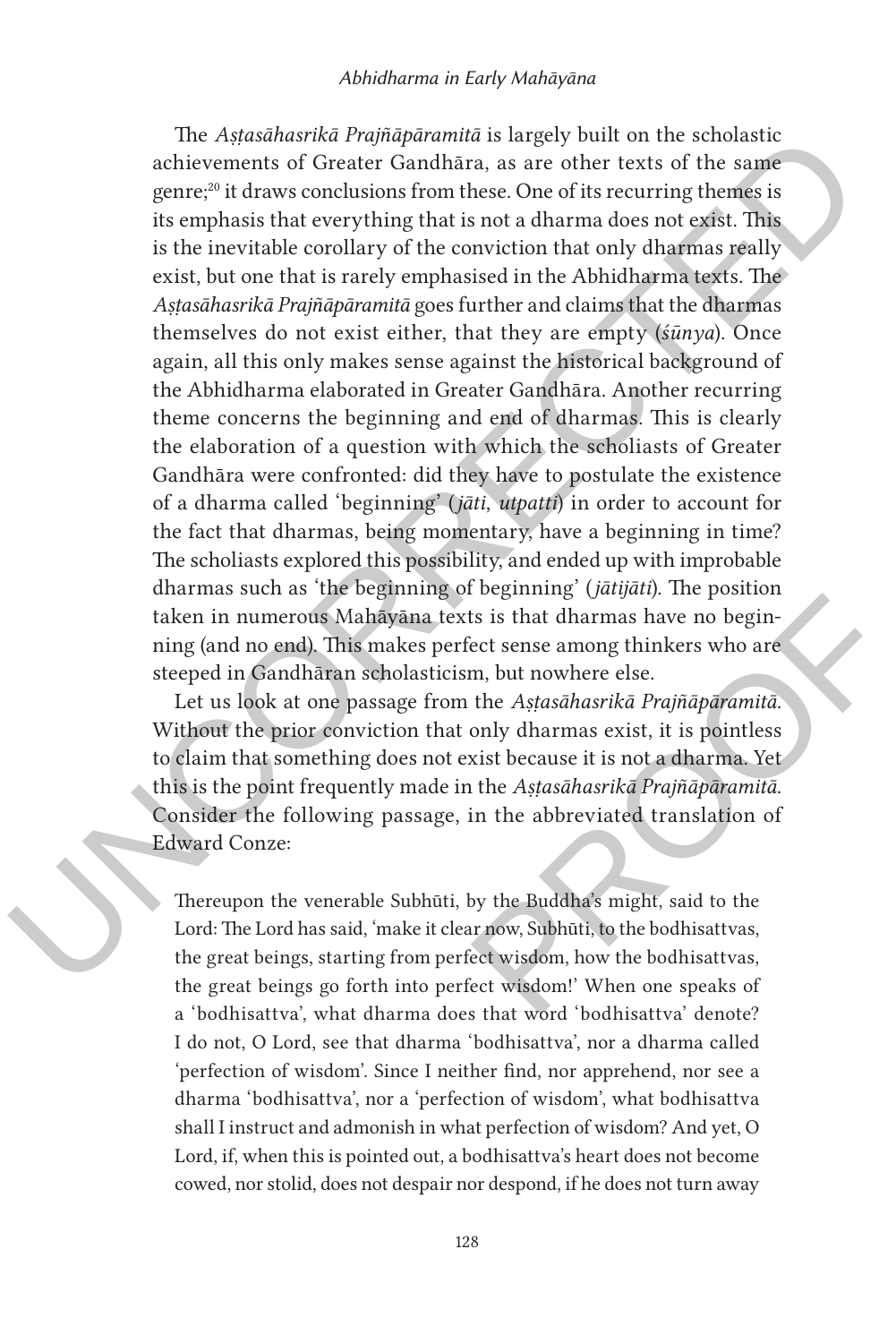or become dejected, does not tremble, is not frightened or terrified, it is just this bodhisattva, this great being who should be instructed in perfect wisdom. (Conze 1958: 1–2)

Ontological issues like this, relating to the question whether this or that item is a dharma, or indeed whether dharmas themselves exist, fill the first chapter of the *Aṣṭasāhasrikā Prajñāpāramitā*, one of the two chapters of which parts have been preserved on the manuscript from Gandhāra. Is this already true of the early manuscript from Gandhāra?

or become dejected, does not tremble, is not trightened or territied, it is just this bothisattva, this great being who should be instructed in perfect wisdom. (Onze 1958: 1–2)<br>
Ontological issues like this, relating to t The edition of the first chapter (*parivarta*) of the manuscript from Gandhāra in a recent article by Falk and Karashima (2012: 32–35) shows that it already contains this passage in essence. There is one major difference: the Gandhāra manuscript emphasises that 'bodhisattva' is not a dharma, but does not say the same about the 'perfection of wisdom', as does the surviving Sanskrit text. The Chinese translation of Lokakṣema, too, is without this information about the 'perfection of wisdom'. This allowed Schmithausen (1977: 44–45) some forty years ago to argue that our text originally only spoke of the non-existence of the bodhisattva, not of the non-existence of the perfection of wisdom (*prajñāpāramitā*).<sup>21</sup> This is now confirmed by the Gandhāra manuscript. This example should suffice to show that the manuscript from Gandhāra dealt with at least some of the philosophical issues that had been raised and developed in Greater Gandhāra.

(1977-44-45) some rory years<br>aly spoke of the non-existence<br>xistence of the perfection of<br>v confirmed by the Gandhāra<br>e to show that the manuscript<br>me of the philosophical issues<br>Greater Gandhāra.<br>andhārī manuscript, or ra Let us get to the main point. The Gāndhārī manuscript, or rather the text it contains, may conceivably have been composed when this kind of Abhidharma thought was still the exclusive property of Greater Gandhāra. If so, this text was itself composed in Greater Gandhāra, or indeed in Gandhāra proper,<sup>22</sup> and it becomes tempting to conclude that the kind of Mahāyāna to which it gives expression began in that part of the subcontinent.

This tentative conclusion is in need of specification. What is being discussed is the kind of Mahāyāna that leans heavily on the scholastic developments initiated in Greater Gandhāra. This may signify that the kind of Mahāyāna that draws inspiration from the scholastic innovations of Greater Gandhāra might possibly have originated there. The same is not necessarily true of Mahāyāna in all of its forms. The bodhisattva ideal, after which Mahāyāna is also known as Bodhisattvayāna,<sup>23</sup> may well exist without the scholastic ideas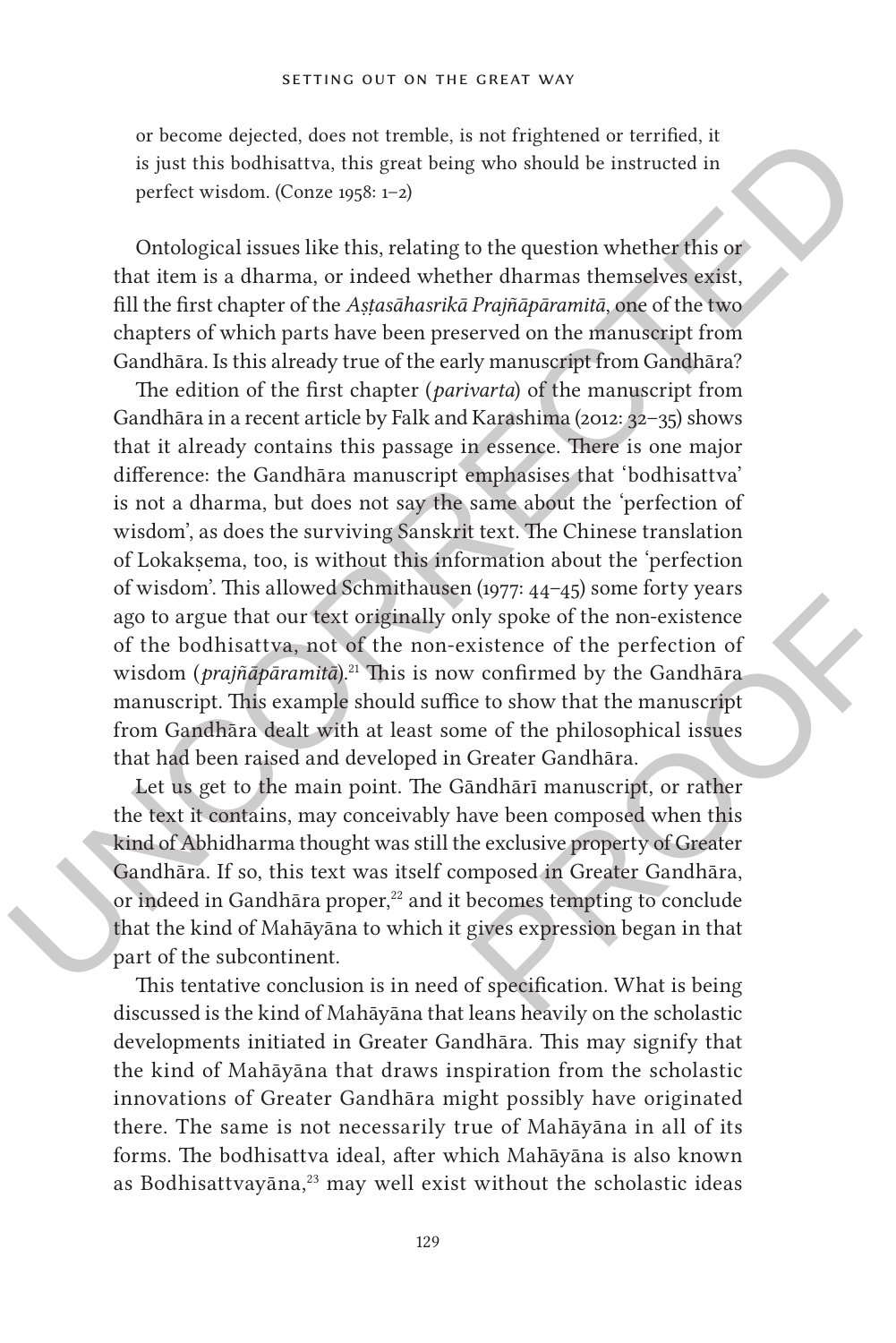elaborated in Greater Gandhāra, and may indeed have existed without them.24 This is the conclusion that one is tempted to draw from various passages in both Mahāyāna and Mainstream (Sarvāstivāda) texts collected by Fujita (2009). There were apparently Buddhists who pursued the goal of becoming buddhas, that is to say they were bodhisattvas, and yet they did not follow many of the distinctive teachings that we find in most Mahāyāna texts.25

This is even true of a text that is usually considered a Mahāyāna text, presumably one of the oldest that has survived, the *Ugraparipṛcchā-sūtra*. 26 Nattier (2003: 179) draws attention to what she calls 'the absence of the rhetoric of absence itself'. She explains, 'the *Ugra* lacks anything that could be construed as a "philosophy of emptiness"'. She concludes:

It is tempting, therefore – and it may well be correct – to view the *Ugra* as representing a preliminary stage in the emergence of the bodhisattva vehicle, a phase centred on the project of "constructing" ideas about the practices of the bodhisattva that preceded a later "deconstructionist" – or better, dereifying – move. (Nattier 2003: 182)

elaborated un Greater Gandhara, and may meled those existed without them.<sup>21</sup> This is the conclusion that on a is tempted to draw from various<br>passages in both Mahayana and Mainstream (Sarvatsivada) texts collected by Fuj ect of constructing lueas about the<br>receded a later "deconstructionist"<br>titier 2003: 182)<br>x that she is tempted to order the<br>ly. This tendency presents her with<br>a-*pariprcchā-sūtra* is not the only<br>philosophy of emptiness' It is clear from Nattier's remark that she is tempted to order the *Ugraparipṛcchāsūtra* chronologically. This tendency presents her with some difficulties, in that the *Ugra-paripṛcchā-sūtra* is not the only Mahāyāna Sūtra that ignores the 'philosophy of emptiness': it shares this feature with the *Akṣobhya-vyūha* and the *Sukhāvatī-vyūha*, both of which seem 'unconcerned about any possible hazards of reification' (180). This is why she concludes:

…it is clear that the move from affirmation to antireification did not proceed in one-way fashion. On the contrary, what we see in later literature is more like a series of zigzag developments, with each new idea about the bodhisattva path first asserted in positive (or 'constructionist') fashion, and then negated in subsequent texts. (Nattier 2003: 182)

If one thinks only in chronologically linear terms, it may indeed be necessary to think of 'zigzag developments', but there is of course no obligation to do so.27 It is possible, perhaps even likely, that certain schools of Mahāyāna (if 'school' is the term to use here) remained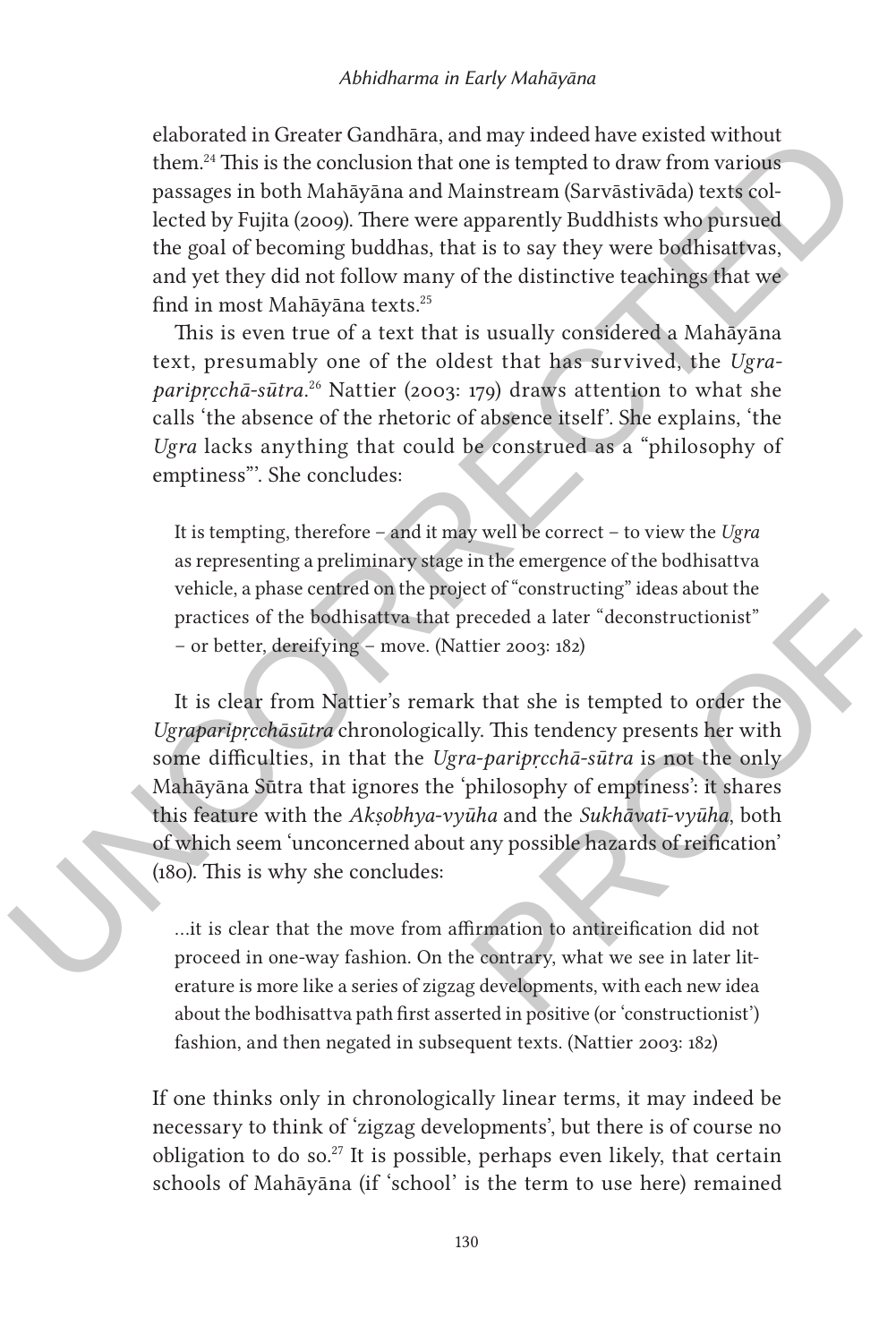unaffected by the new Abhidharma, unlike most other Mahāyāna schools, yet survived beside them.

unaltected by the new Abhudharma, unlike most other Mahāyāna schools, yet survived beside them.<br>
Schools, yet survived beside them.<br>
Schools, yet survived beside them.<br>
areaction to an arrow schools areas areation (noonga Schopen (2004a: 495) speaks about 'the notion that [Mahāyāna] was a reaction to a narrow scholasticism on the part of monastic, Hīnayāna, Buddhism'; he thinks that this notion should have seemed silly from the start. Such a view, he continues, was only even possible by completely ignoring most of Buddhist literature and putting undue emphasis on Abhidharma. Schopen's point is well taken, but overlooks the fact that most of the Mahāyāna texts have been profoundly influenced by Gandhāran Abhidharma, whether directly or indirectly. A few examples must suffice to illustrate the point. Harrison says the following about the *Pratyutpanna-buddha-saṃmukhāvasthita-samādhi-sūtra*:

(e, independent existence of<br>
b, there is nothing which can<br>
bjectification' (*upalambha*), by<br>
the mind which seizes on the<br>
ing things (*bhāva*), and regards<br>
d objective reality. (Harrison<br>
samādhi-sūtra] is to inculcat what it is at pains to get across to its readers and hearers is the same attitude to phenomena that we find emphasised in the Prajñāpāramitā literature – namely, that all phenomena, or rather all dharmas…are empty (*śūnya*), that is, devoid of essence, independent existence or 'own-being' (*svabhāva*). Since this is so, there is nothing which can provide a basis for 'apprehension' or 'objectification' (*upalambha*), by which term is intended that process of the mind which seizes on the objects of experience as entities or existing things (*bhāva*), and regards them as possessing an independent and objective reality. (Harrison 1990: xviii)<sup>28</sup>

## About the *Śūraṃgama-samādhi-sūtra*, Lamotte observed:

The essential aim of the [*Śūraṃgama-samādhi-sūtra*] is to inculcate [in] its listeners or readers the Pudgala-and Dharmanairātmya. Not only do beings not exist, but things are empty of self-nature, unarisen, undestroyed, originally calm and naturally abiding in Nirvāṇa, free of marks and in consequence inexpressible and unthinkable, the same and devoid of duality. (Lamotte 1998: 40–41)

Once again we are here confronted with the kind of thought that could only arise on the basis of Gandhāran Abhidharma. About the *Ratnakūṭa* texts, Pagel observes:

Like practically all other Mahāyāna sūtras, the Ratnakūta's bodhisattva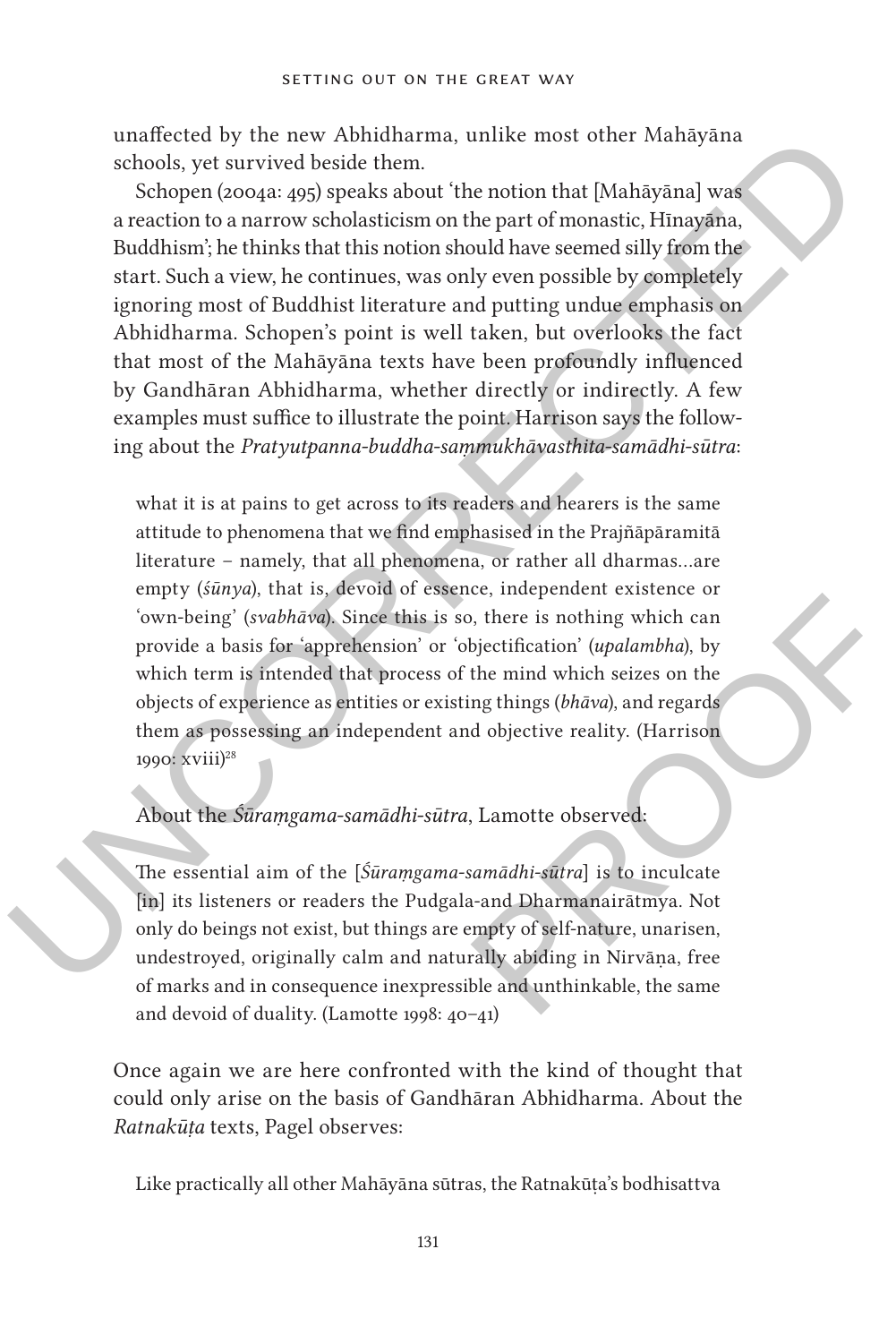texts operate within the gnoseologic parameter of Mahāyāna ontology. This is most ostensibly borne out by the frequency with which they draw connections with its axioms of emptiness (*śūnyatā*), sameness (*samatā*) and non-objectifiability (*anupalambha*) that most accept as the philosophic substratum for their exposition. (Pagel 1995: 100)

The following passage from the *Kāśyapa-parivarta* shows the preoccupation of this text, too, with the ontological status of dharmas:

texts operate within the gnooselogic parameter of Mahayana ontology.<br>This is most ostensishy home out by the frequency with which they<br>forw connections with its axioms of emptiness (*sim/mab*), samences<br>forward) and non-o This also, Kāśyapa, is the middle way, the regarding of dharmas in accordance with truth: that one does not make the dharmas empty through emptiness but, rather, the dharmas themselves are empty; that one does not make the dharmas signless through the signless but, rather, the dharmas themselves are signless;…that one does not make the dharmas unarisen through non-arising, but, rather the dharmas themselves are unarisen; that one does not make the dharmas unborn through not being born, but, rather, the dharmas themselves are unborn; and that one does not make the dharmas essenceless through essencelessness (*asvabhāvatā*), but, rather, the dharmas themselves are essenceless. (Vorobyova-Desyatovskaya 2002: 25–26, § 63; Frauwallner 1969/2010: 178–179 (replacing *factors* with *dharmas*); cf. Weller 1970: 122–123 [1201–1202])

et, the dharmas themselves are<br>
e the dharmas essenceless through<br>
rather, the dharmas themselves are<br>
kaya 2002: 25–26, §63; Frauwallner<br>
rs with *dharmas*); cf. Weller 1970:<br>
is on 'philosophy' often betray that<br>
sed on Even sutras that lay less emphasis on 'philosophy' often betray that they, too, accept ideas that are based on Gandhāran scholasticism. The *Saddharma-puṇḍarīka-sūtra*, for example, lays relatively little emphasis on these ontological concerns, $29$  but it is not, in its present form, without them. Consider the following passage, in which the Buddha criticises the follower of the Śrāvakayāna:

Therefore the follower of the Śrāvakayāna [who has cut his various ties] thinks like this and speaks like this: 'There are no other dharmas to be realized. I have reached Nirvāṇa'.

Then the Tathāgata teaches him the doctrine: he who has not attained all dharmas, how can Nirvāṇa belong to him? The Lord establishes him in enlightenment: he in whom the thought of enlightenment has arisen is not in Saṃsāra nor has he reached Nirvāṇa. Having understood, he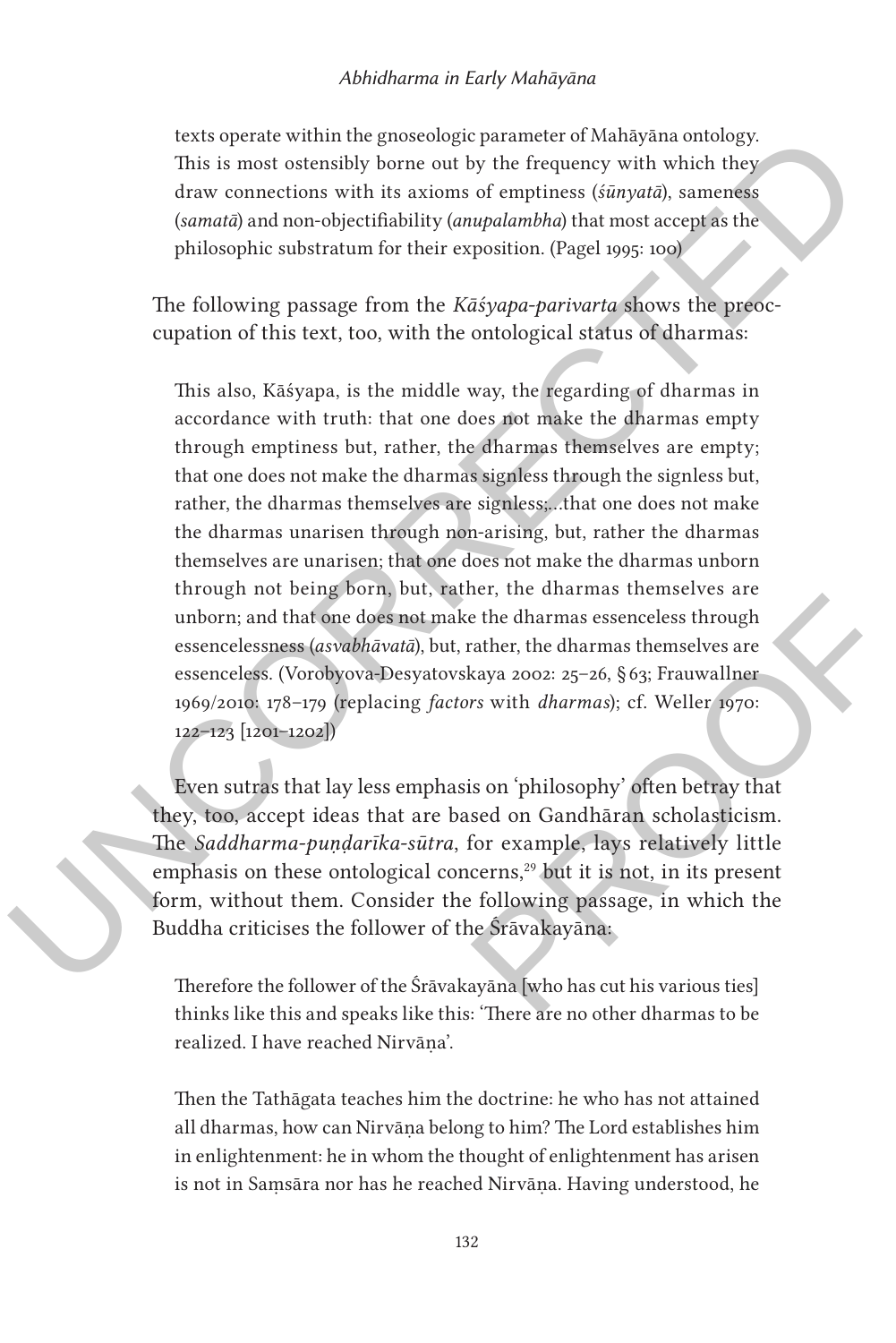sees the universe in all ten directions as being empty (*śūnya*), similar to something fabricated, similar to magic, similar to a dream, a mirage, an echo. He sees all dharmas as not having arisen, as not having come to an end, not bound and not loose, not dark and not bright. (Vaidya 1960: 93.11–15; Wogihara & Tsuchida: 1271.2–11)30

sees the universe in all ten directions as being entry (singula), similar<br>to something finite and the nonethed similar to magic, similar to a dream, a mirarge,<br>an echo. He sees all dharmas as not having artisen, as not ha Here the preoccupation with the ontological status of dharmas is evident, but it is not impossible that this portion is a late addition to the text.31 The *Rāṣṭrapāla-paripṛcchā-sūtra*, too, concentrates on other issues than ontology, but reveals its ontological position in several passages, such as the following:

Like a lion, [the Blessed One] announces that all dharmas are without substratum and are empty…

Just as a lion, roaring in a mountain cave, frightens prey here in the world, so too does the Lord of Men, resounding that [all dharmas] are empty and without substratum, frighten those adhering to heretical schools…

Focused on emptiness and signlessness, he considers all conditioned things to be like illusions. (Boucher 2008: 114–115; Finot 1901: 21.9,  $31.15 - 16$ <sup>32</sup>

ouning that [all diamaximals] are<br>
in those adhering to heretical<br>
2008: 114–115; Finot 1901: 21.9,<br> *davyūha*, while not specifically<br>
position, contains passages that<br>
is means is that 'all phenomena<br>
independent essence According to Osto (2008: 19), 'the *Gaṇḍavyūha*, while not specifically elaborating a Madhyamaka or Yogācāra position, contains passages that support aspects of both schools'. What this means is that 'all phenomena (dharmas) lack inherent existence or independent essence (*svabhāva*) and therefore are characterized by their emptiness (*śūnyatā*)' (18).

It follows from our reflections that Gandhāran influence *may* conceivably have modified an already existing preoccupation with the path to buddhahood. This earlier preoccupation with buddhahood might in that case not have originated in Greater Gandhāra. But even if this were to be the case, it could still be maintained that the elements in Mahāyāna that depend on the scholastic innovations of Greater Gandhāra – the ontological tendency, the interrogations about the existence of this or that dharma or about dharmas in general, the concern with emptiness, the wish to abolish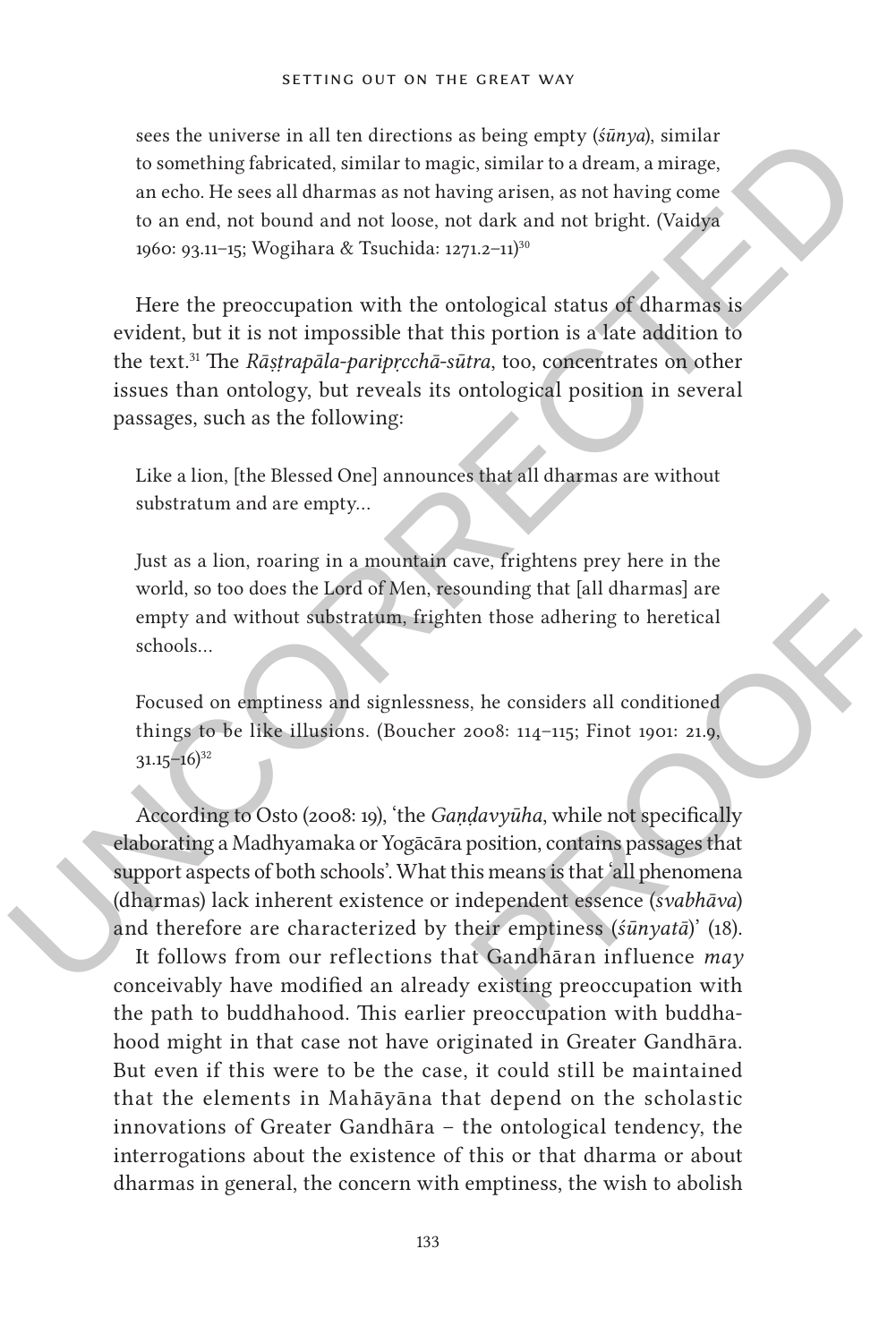conceptual constructs (*vikalpa*) – were introduced in that part of the subcontinent.

It follows from the above that early Mahāyāna may have drawn inspiration from the intellectual revolution that had taken place in Greater Gandhāra. It is even possible that it underwent this influence, at least initially, in that very region.

conceptual constructs (*vikalpa*) – were introduced in that part of the subcontinent.<br>
It follows from the above that early Mahayana may have drawn in the subcontinent.<br>
It follows from the intellectual revolution that ha Clearly this proposal does not necessarily tell us much about the origin or origins of Mahāyāna. It does tell us something about the geographical region in which it may have originated, or through which it passed in an early phase. It can therefore be combined with theories that do try to explain the origin of Mahāyāna. Consider, for example, Drewes's (2010b: 70; 2011) suggestion 'that early Indian Mahāyāna was, at root, a textual movement that developed in Buddhist preaching circles and centred on the production and use of Mahāyāna sūtras'. Drewes specifies:

of luess and theoretical perspectives<br>
e time, and also developing many<br>
reachers began to compose a new<br>
profound teachings intended for<br>
ommonly depicted as belonging to<br>
rranged to take place five hundred<br>
b: 70)<br>
I do At some point, drawing on a range of ideas and theoretical perspectives that had been developing for some time, and also developing many new ideas of their own, certain preachers began to compose a new type of text – sūtras containing profound teachings intended for bodhisattvas – which came to be commonly depicted as belonging to a new revelation that the Buddha arranged to take place five hundred years after his death. (Drewes 2010b: 70)

If we accept this theory, which I do not insist we must, we would like to know which were those 'ideas and theoretical perspectives that had been developing for some time'. The intellectual revolution that had taken place in Greater Gandhāra will then immediately come to mind as providing at least a part, an important part, of those ideas and theoretical perspectives.<sup>33</sup>

## **Notes**

<sup>1</sup> Ruegg (2004:  $33-34$ ) explains: 'From the start, an important part in the spread of Mahāyāna was no doubt played both by the Northwest of the Indian subcontinent and by the Āndhra country in south-central India, but presumably neither was the sole place of its origin. Bihar, Bengal and Nepal too were important centres of Mahāyāna. Sri Lanka also was involved in the history of the Mahāyāna…'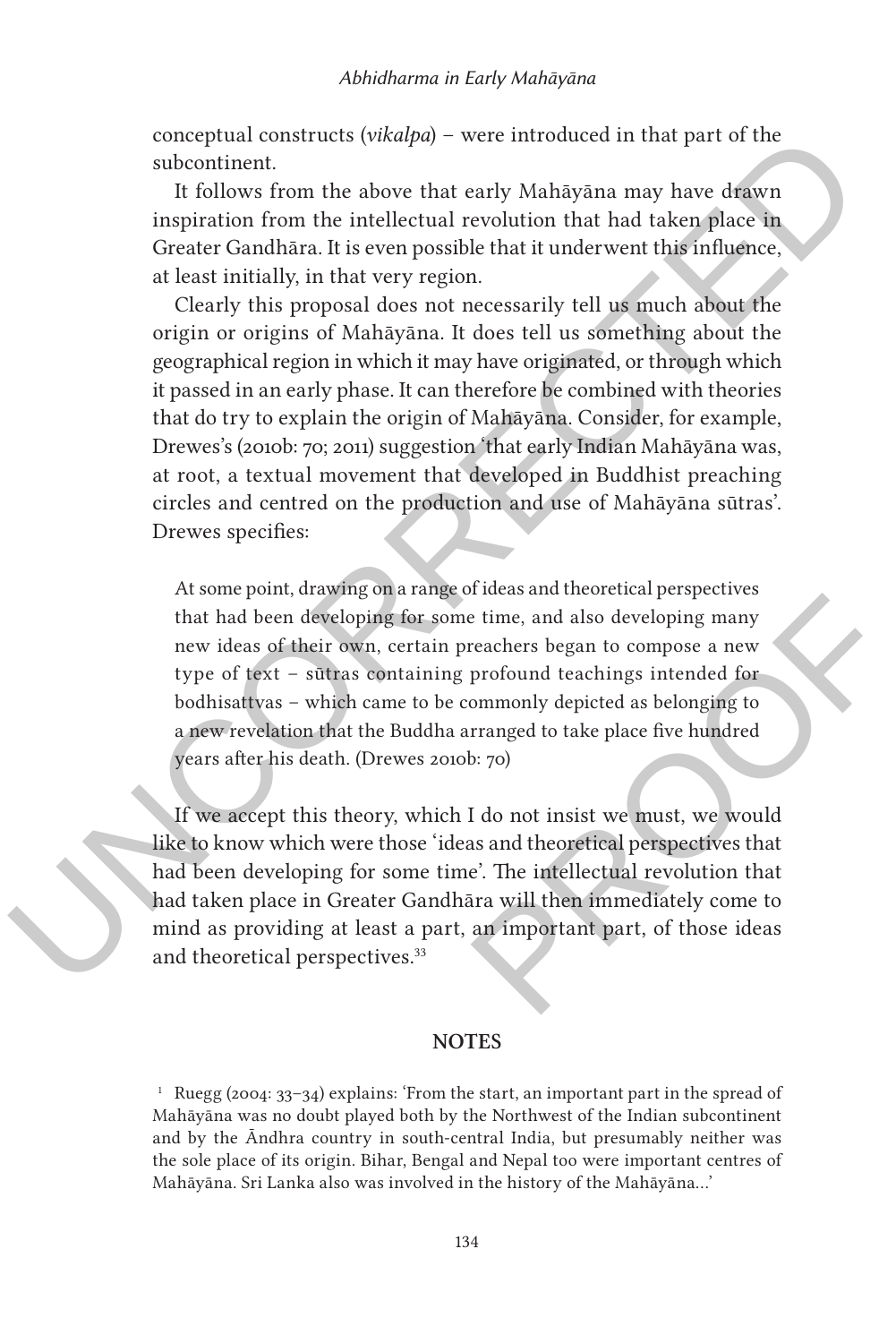<sup>2</sup> An important exception is Harrison 1978: 39-40: '[The philosophy of the Prajñāpāramitā] attacked the qualified realism of the prevalent Sarvāstivādins and held that all dharmas…are essentially empty (*śūnya*) and devoid of objective reality or "own-being" (*svabhāva*)'. Walser 2005 appears to overlook the direct or indirect dependence of many Mahāyāna works on northwestern scholasticism.

<sup>3</sup> Skilling (2010: 6) rightly reminds us 'that the monastics who practised Mahāyāna took Śrāvaka vows, and shared the same monasteries with their fellow ordinands. Above all, we should not forget that those who practised Mahāyāna accepted the Śrāvaka *Piṭaka*s. They followed one or the other vinaya, they studied and recited *sūtra*s, and they studied the *abhidharma*'. The point to be made in this article is that, in order to study Sarvāstivāda Abhidharma, Sarvāstivāda Abhidharma must exist, and one must have access to it.

<sup>4</sup> i.e., Gandhāra and surroundings. Some authors include Bactria and Kaśmīra (hence the abbreviation KGB).

<sup>5</sup> This initial geographical limitation is not unique to Sarvāstivāda Abhidharma, and may have characterised many innovations in Indian philosophy. For a study of the initial geographical limitation (to Mithilā) and subsequent spread of Navya-Nyāya techniques, see Bronkhorst et al. 2013.

<sup>6</sup> This was already pointed out in Dessein 2009: 53: 'it appears that it was in the north that early Mahayanistic ideas were fitted into the framework of Sarvāstivāda abhidharmic developments'. Cf. Skilling 2010: 17 n. 49: 'In the *Bodhicaryāvatāra* (ch. 9, v. 41), a rhetorical opponent of the Mahāyāna questions the usefulness of the teaching of emptiness: it is the realisation of the Four Truths of the Noble that leads to liberation – what use is emptiness?'

<sup>7</sup> Perhaps Kaśmīra, too, should be taken into consideration; see below.

<sup>8</sup> See also Salomon 1999: 178-180 ('Gandhāra as a Center of Buddhist Intellectual Activity').

Praying fracturally attacked the qualified realition of the precelent Savadavialities and Order the precelent scaling conditions are assembly empty (singula and devoid of coluctive reality or own-being from<br>the dependence yana questions the useruiness of the<br>
e Four Truths of the Noble that leads<br>
consideration; see below.<br>
as a Center of Buddhist Intellectual<br>
eaf writing material came from the<br>
exts were found in the Turfan collec-<br>
Rath Note that in subsequent centuries 'palm leaf writing material came from the South', but 'no southern scripts or (Buddhist) texts were found in the Turfan collections studied by Sander [1968: 25]'. Houben & Rath (2012: 3 n. 6), therefore, wonder: 'Can we conclude that southern Buddhist schools, if they had any independent existence, were not authoritative in the North?' Not yet aware of the Mahāyāna texts found in Gandhāra, Houben & Rath (2012: 38 n. 62) suggest the southern parts of the Indian subcontinent as a possible or even likely area of origin of Mahāyāna ideas.

<sup>10</sup> The Gāndhārī text calls itself, in a colophon, just *Prajñāpāramitā*.

<sup>11</sup> In their *Vijñānakāya*; see Bronkhorst 2009: 120, with a reference to La Vallée Poussin 1925: 358–359. See also Salomon 1999: 178.

<sup>12</sup> See Salomon 2005, which is based on an interpretation of the *yavana* era. For a different interpretation of this era, with references to the relevant literature, see Falk 2012: 135–136; also Salomon 2012; Golzio 2012: 142.

<sup>13</sup> Unless Bactria played an important role in this development; Bactria underwent Hellenistic influence before the renewed conquest of Gandhāra.

<sup>14</sup> Indeed, the map given by Salomon (1999: 2) suggests that he includes Kaśmīra in 'Greater Gandhāra'; Behrendt (2004: 16, 22) does so explicitly.

<sup>15</sup> On Patañjali's link to Kaśmīra, see Bronkhorst 2016; 2017, with references to further literature. Note that the 'Sarvāstivāda' is here used in a general and imprecise manner; it is not at all certain that the early Abhidharma developments in northwestern India belonged to that school in particular.

<sup>16</sup> The spread of Sarvāstivāda Abhidharma may have to be distinguished from the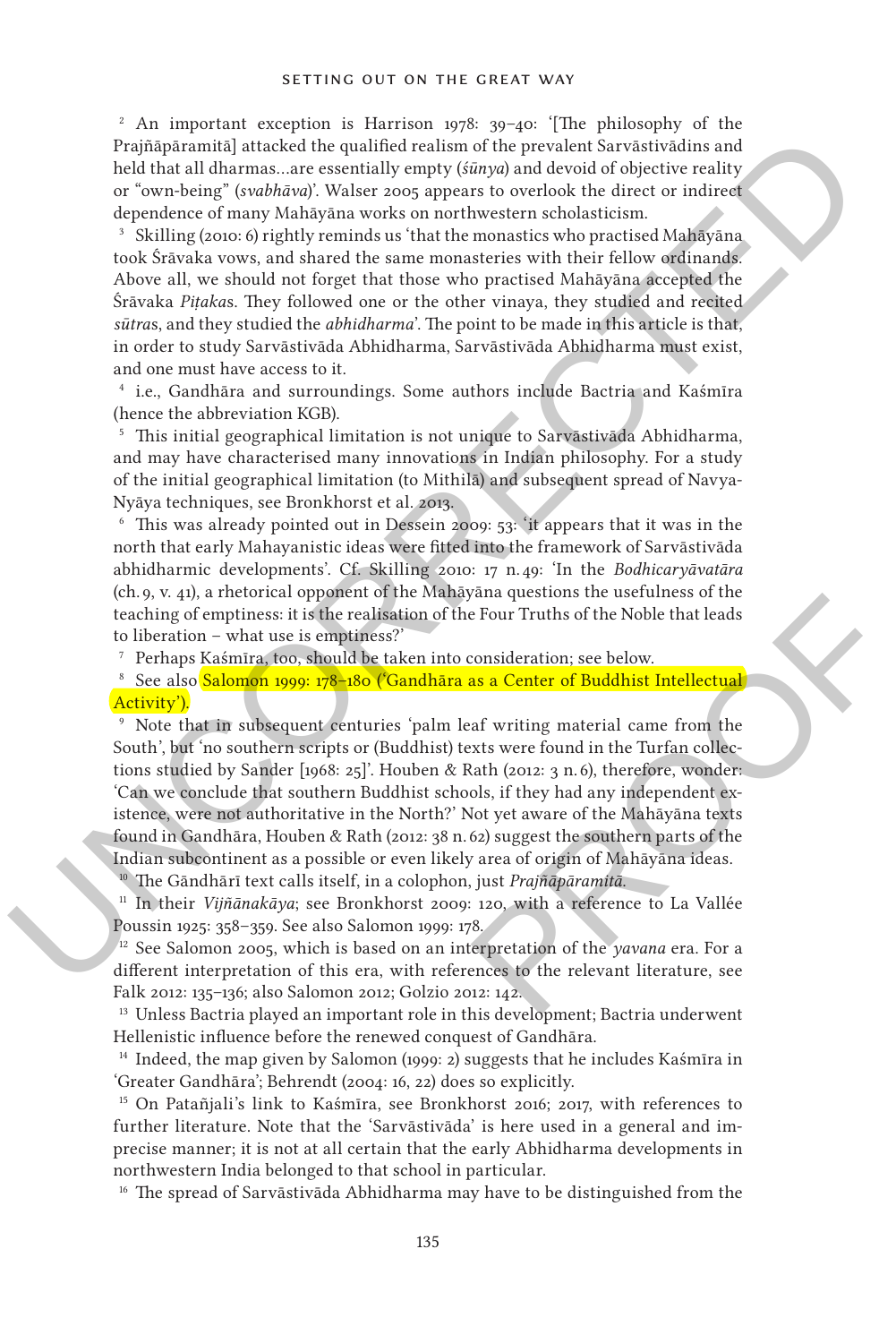spread of the Sarvāstivādins themselves. With regard to the latter, Schopen (2004a: 41 n. 34) draws attention to inscriptions referred to in Bareau 1955: 36 (inscription of the second century ce from 'près de Peshawer, dans l'Ouest du Cachemire, à Mathurâ et à Çrâvastî'), 131–132, and the sources there cited; Lamotte 1958: 578 (earliest Sarvāstivāda inscription in Mathurā, first century ce; cf. Konow 1969: 30 ff.); Willemen et al. 1998: 103–104 (monastery at Kalawān with earliest mention in an inscription of the Sarvāstivādins, 77 ce according to Hirakawa 1993: 233); Salomon 1999: 200, 205 (according to Salomon, it is 'likely that *rayagaha*- [in this inscribed potsherd] referred to a place of that name, presumably named after the original Rājagṛha in Magadha, renowned in Buddhist tradition' (213)).

 $17$  The influence of the new Abhidharma on Jainism, too, may go back to an early date and a region different from Greater Gandhāra; see Bronkhorst 2011: 130ff. <sup>18</sup> See note 16, above.

<sup>19</sup> For the relative chronology of the earlier Abhidharma works, see Dessein 1996. We should not forget, of course, that the grammarian Patañjali was already acquainted with the fundamental notions of the new Abhidharma soon after 150 bce. Different signs point in the direction that Patañjali lived in Kaśmīra; see Bronkhorst 2016; 2017.

<sup>20</sup> Roger Wright kindly draws my attention to Conze's (1960: 11) mention of the Arapacana chapter of the *Śatasāhasrikā Prajñāpāramitā* as evidence for its northwestern origin. There is indeed evidence to think that the Arapacana syllabary had its origin in Gandhāra (Salomon 1990; Falk 1993: 236–239).

 $\alpha$ , say) davos attention to insert<br>juris at Berlauce of non-Report for the second century ex from pies de Pedaweer, dans l'Ouest du Gachemije<br>fra de di the second century external pies de Pedaweer, dans l'Ouest du Gache K 1993: 236–239).<br>
from this that the passage was enlarged,<br>  $\bar{a}$ *tmya* that is behind the non-existence<br>  $d$ *harmanairātmya*, which is behind the<br>
thausen's conclusion is doubtful. Neither<br>
figure in the traditional l <sup>21</sup> Schmithausen (1977:  $44-45$ ) concludes from this that the passage was enlarged, so as to include, beside the *pudgalanairātmya* that is behind the non-existence of a bodhisattva, also the Mahayanist *dharmanairātmya*, which is behind the non-existence of Prajñāpāramitā. Schmithausen's conclusion is doubtful. Neither 'bodhisattva' nor 'perfection of wisdom' figure in the traditional lists of dharmas, so the same logic that can deny the existence of a bodhisattva can also deny the existence of the perfection of wisdom. Indeed, the passage under consideration says in so many words that the perfection of wisdom is not a dharma: *tam apy ahaṃ bhagavan dharmaṃ na samanupaśyāmi yad uta prajñāpāramitā nāma*; 'I do not, O Lord, see a dharma called "perfection of wisdom"'. A complicating factor is that *prajñā* 'wisdom' *does* figure in the traditional lists, unlike *prajñāpāramitā*. I assume that the scholiasts would distinguish between 'wisdom' and 'perfection of wisdom', just as they distinguish between dharmas and their beginning, or birth (*jāti*); the former exists (because it is a dharma), the latter does not (because it is not a dharma). I must admit that the issue cannot be considered fully settled.

 $22$  Cf. Falk & Karashima 2012: 20: 'It is hardly far-fetched to assume that this text had its origins in Gandhāra proper, that is in the Peshawar valley with its tributaries, including the adjoining region of Taxila'. See also Karashima 2013. With respect to Bactria, Fussman (2011: 36), summing up a discussion, states: 'On dira donc que la présence au moins occasionnelle de moines mahayanistes à Kara-Tepa et Fajaz-Tepa n'est pas exclu, qu'elle est même probable, mais qu'il n'existe aucun indice le démontrant'. The *nikāya*-affiliation of these two monasteries was Mahāsāṅghika (2011: 35).

<sup>23</sup> Note, however, Samuels 1997; Appleton 2010: 91–108.

 $24$  Cf. Ruegg 2004: 51: 'no single philosophical doctrine and no single religious practice – not even the bodhisattva-ideal or the *svabhāva-śūnyatā*-(*niḥsvabhāvatā*) or *dharmanairātmya*-doctrine – can of and by itself be claimed to be the main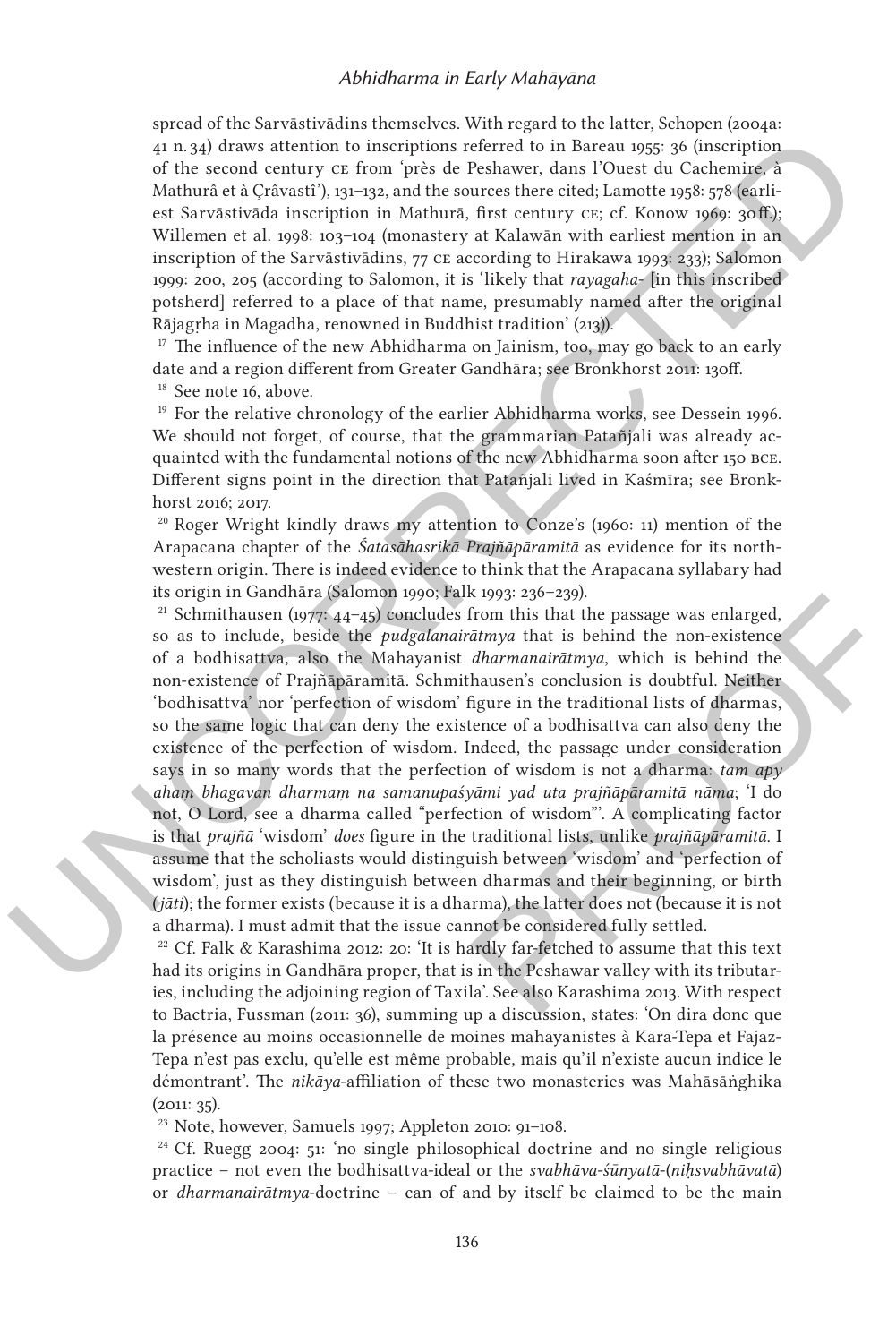includes the both<br>bandwaristed in this emmeration because this formation between the<br>solid and solid strength and strength and strength and strength and strength and strength and strength and in<br>the Mahayina its that for religious or philosophical source of the Mahāyāna as a whole'. Ruegg presumably includes the bodhisattva-ideal in this enumeration because this ideal also existed outside Mahāyāna; see the preceding note. Cf. Schopen 2004a: 493–494: 'There is…a kind of general consensus that if there is a single defining characteristic of the Mahāyāna it is that for Mahāyāna the ultimate religious goal is no longer nirvāṇa, but rather the attainment of full awakening or buddhahood by all. This goal in one form or another and, however nuanced, attenuated, or temporally postponed, characterise virtually every form of Mahāyāna Buddhism that we know.' Vetter (1994; 2001) argues 'against the generally held notion that Mahāyāna and Prajñāpāramitā are identical, and for the thesis that the two came together at a certain moment in time, and yet did not always and everywhere remain united' (2001: 59).

<sup>25</sup> Also see Ruegg 2004: 11 with note 15. Fujita's article relies heavily on Sarvāstivāda materials, but suggests that there may have been bodhisattvas also in other Nikāyas. The Sarvāstivādins, needless to add, were the very Buddhists who elaborated, or at any rate preserved, the scholastic ideas of Greater Gandhāra here under discussion. Williams's (1989: 26 ff.) discussion of the *Ajitasena Sūtra* may be of interest here.

<sup>26</sup> Nattier (2003: 10) cautiously specifies that the *Ugra-paripṛcchā-sūtra* 'should not…be called a "Mahāyāna sūtra" – not, that is, without considerable qualification'. <sup>27</sup> Drewes (2010: 62) – referring to Dantinne 1991 (p. 43<sup>2</sup>) and Pagel 2006 (p. 75) – points out that the *Ugra-paripṛcchā-sūtra* is not necessarily especially early.

<sup>28</sup> See, however, Harrison 1978: 55: 'In its interpretation of a "Mahāyāna-ised" form of *buddhānusmṛti* in terms of the doctrine of Śūnyatā [the *Pratyutpanna-sūtra*] reveals tensions within the Mahāyāna.'

 $29$  Cf. Nattier 2003: 181: 'Even the Lotus Sūtra – widely read through the lens of "emptiness" philosophy by both traditional East Asian Buddhists and modern readers – only rarely uses the term *śūnyatā*, and in general seems more concerned with urging its listeners to have faith in their own future Buddhahood than in encouraging them to "deconstruct" their concepts.'

or Sunyata [the *Pratyutpanna-sutra*]<br>
1 – widely read through the lens of<br>
East Asian Buddhists and modern<br>
or more concerned<br>
ir own future Buddhahood than in<br>
repts.<br>
Sicam bhāṣate: na santy apare dharmā<br>
na khalu tathā <sup>30</sup> *tena śrāvakayānīyaḥ evaṃ jānāti*, *evaṃ ca vācaṃ bhāṣate*: *na santy apare dharmā abhisaṃboddhavyāḥ | nirvāṇaprāpto 'smīti | atha khalu tathāgatas tasmai dharmaṃ deśayati | yena sarvadharmā na prāptāḥ*, *kutas tasya nirvāṇam iti*? *taṃ bhagavān bodhau samādāpayati | sa utpannabodhicitto na saṃsārasthito na nirvāṇaprāpto bhavati | so 'vabudhya traidhātukaṃ daśasu dikṣu sūnyaṃ nirmitopamaṃ māyopamaṃ svapnamarīcipratiśrutkopamaṃ lokaṃ paśyati | sa sarvadharmān anutpannān aniruddhān abaddhān amuktān atamondhakārān naprakāśān paśyati |*. Cf. Kotsuki 2010, V.44b.1–3 (p. 66–67); Mizufune 2011, V.56b.5 – 57a.1 (p. 81–82).

<sup>31</sup> Karashima 2001: 172: 'The portion in the Lotus Sutra where we can clearly see the influence of the *śūnyatā* thought system, is in the second half of the *Oṣadhīparivarta* (V). Hence this verse portion, which is not found in Kumārajīva's translation, is thought to have been interpolated at a much later time.' See also Vetter 2001: 83ff.

 $^{32}$  On the presence of old  $\bar{\text{A}}$ ryā-verses in this text, see Klaus 2008.

<sup>33</sup> I have been able to profit from Douglas Osto's as yet unfinished article, 'Reimagining early Mahāyāna: a review of the contemporary state of the field', which he kindly sent to me; see also Osto 2008: 106 ff.; Drewes 2010.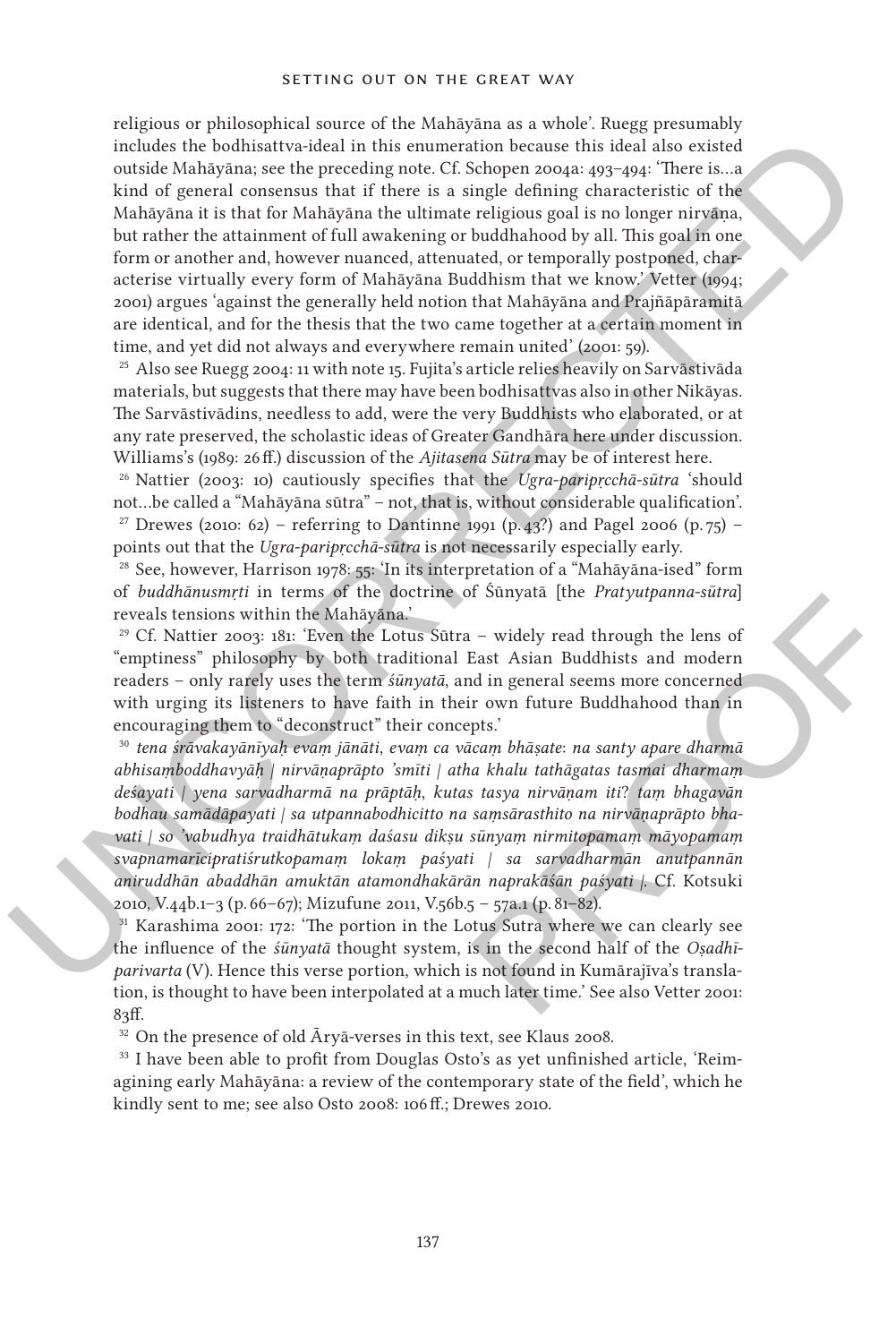## **Bibliography**

- Allon, Mark and Richard Salomon. 2010. 'New evidence for Mahayana in Early Gandhāra'. *The Eastern Buddhist* 41(1): 1–22.
- Appleton, Naomi. 2010. *Jātaka Stories in Theravāda Buddhism: Narrating the Bodhisatta Path*. Farnham: Ashgate.
- Bareau, André. 1955. *Les sectes bouddhiques du petit véhicule*. Publications de l'École Française d'Extrême-Orient, vol. 38. Paris: École Française d'Extrême-Orient.
- Behrendt, Kurt A. 2004. *The Buddhist Architecture of Gandhāra*. Leiden etc.: Brill. (Handbook of Oriental Studies, vol. 2/17.)
- Boucher, Daniel. 2008. *Bodhisattvas of the Forest and the Formation of the Mahāyāna: A Study and Translation of the Rāṣṭrapālaparipṛcchā-sūtra*. Honolulu: University of Hawai'i Press.
- **EXERCT: BIBLIOGRAPHY**<br>
And Richard Simon 2002. New evidence for Mahayana in Early<br>
Gandhara: The Eastern Buddhist  $q(t)$ ,  $t\rightarrow 2$ ,<br>
Appletion, Name, 2002. Richard Simon 2002. New evidence distribution Name Buddhiston N Bronkhorst, Johannes. 1987. *Three Problems Pertaining to the Mahābhāṣya*. Pandit Shripad Shastri Deodhar Memorial Lectures (third series). Post-graduate and Research Department Series, no. 30. Poona: Bhandarkar Oriental Research Institute.
	- ――― 1994. 'A note on Patañjali and the Buddhists'. *Annals of the Bhandarkar Oriental Research Institute* 75: 247–254.
	- ――― 1999. *Why is there Philosophy in India?* Sixth Gonda lecture, held on 13 November 1998 at the Royal Netherlands Academy of Arts and Sciences. Amsterdam: Royal Netherlands Academy of Arts and Sciences.
	- ――― 2002. 'Patañjali and the Buddhists'. In *Buddhist and Indian Studies in Honour of Professor Sodo Mori*, 485–491*.* Hamamatsu: Kokusai Bukkyoto Kyokai (International Buddhist Association).
		- ――― 2004. *From Pāṇini to Patañjali: The Search for Linearity*. Post-graduate and Research Department Series, vol. 46. Pune: Bhandarkar Oriental Research Institute.
		- ――― 2009. *Buddhist Teaching in India*. Boston: Wisdom Publications.
		- ――― 2011. *Buddhism in the Shadow of Brahmanism*. Handbook of Oriental Studies, 2/24. Leiden & Boston: Brill.
		- ――― 2016. *How the Brahmins Won: From Alexander to the Guptas*. Handbook of Oriental Studies, 2/30. Leiden & Boston: Brill.
	- 17 Sixth Gonda lecture, held on 13 Novem-<br>
	sand Sciences. Amsterdam:<br>
	sand Sciences.<br>
	In *Buddhist and Indian Studies in Honour of*<br>
	natsu: Kokusai Bukkyoto Kyokai (Interna-<br> *search for Linearity.* Post-graduate and<br>
	6. P ――― 2017. 'Vedic schools in northwestern India'. In *Vedic Śākhās: Past*, *Present*, *Future*. *Proceedings of the Fifth International Vedic Workshop*, *Bucharest*, *2011*, ed. Jan E. M. Houben, Julieta Rotaru, and Michael Witzel, 119–132. Cambridge, MA: Harvard University Press.
	- Bronkhorst, Johannes, Bogdan Diaconescu, and Malhar Kulkarni. 2013. 'The Arrival of Navya-Nyāya Techniques in Varanasi'. In *An Indian Ending*: *Rediscovering the Grandeur of Indian Heritage for a Sustainable Future*: *Essays in Honour of Professor Dr*. *John Vattanky SJ On Completing Eighty Years*, ed. Kuruvilla Pandikattu and Binoy Pichalakkattu, 73–109. New Delhi: Serials Publications.
	- Conze, Edward. 1958. *Aṣṭasāhasrikā Prajñāpāramitā*. Bibliotheca India, 284/1592. Calcutta: Asiatic Society. (Second impression, 1970.)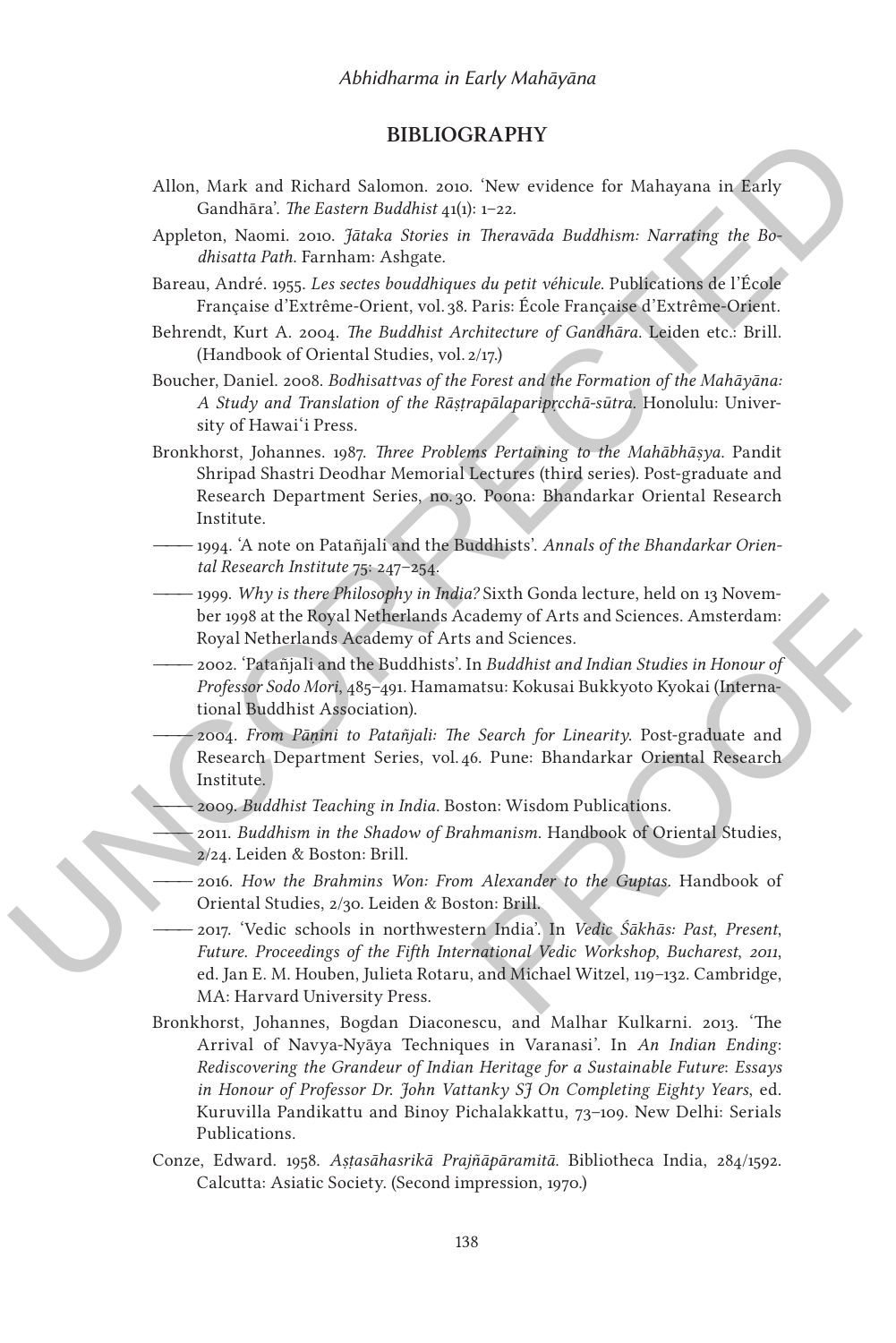- ――― 1960. *The Prajñāpāramitā Literature*. Indo-Iranian Monographs, vol. 6. 's-Gravenhage: Mouton.
- Dantinne, Jean. 1991. *Les qualités de l'ascète (dhutaguṇa): Etude sémantique et doctrinale*. Thanh-long.
- Dessein, Bart. 1996. 'Dharmas associated with Awareness and the dating of Sarvāstivāda works'. *Asiatische Studien* 50(3): 623–651.
- ――― 2009. 'The Mahāsāṃghikas and the origin of Mahayana Buddhism: Evidence provided in the Abhidharmamahāvibhāṣāśāstra'. *The Eastern Buddhist* 40(1–2):  $25 - 61$ .
- Drewes, David. 2010a. 'Early Indian Mahāyāna Buddhism I: Recent scholarship'. *Religion Compass* 4(2): 55–65.
- ――― 2010b. 'Early Indian Mahāyāna Buddhism II: New Perspectives'. *Religion Compass* 4(2): 66–74.
- ――― 2011. 'Dharmabhāṇakas in Early Mahāyāna'. *Indo-Iranian Journal* 54: 331–372.
- Enomoto, Fumio. 2000. '"Mūlasarvāstivādin" and "Sarvāstivādin"'. In *Vividharatnakaraṇḍaka: Festgabe für Adelheid Mette*, ed. Christine Chojnacki, Jens-Uwe Hartmann, and Volker M. Tschannerl, 239–250. Indica et Tibetica, vol. 37. Swisttal-Odendorf: Indica et Tibetica.
- Falk, Harry. 1993. *Schrift im alten Indien: Ein Forschungsbericht mit Anmerkungen*. ScriptOralia, vol. 56. Tübingen: Gunter Narr.
- ――― 2001. 'The Yuga of the Sphujiddhvaja and the Era of the Kuṣāṇas'. *Silk Road Art and Archaeology* 7: 121–136.
- ――― 2011. 'The "Split" collection of Kharoṣṭhī texts'. *Annual Report of the International Research Institute for Advanced Buddhology at Soka University* 14: 13–23.
- ――― 2012. 'Ancient Indian Eras: An Overview'. *Bulletin of the Asia Institute*, New Series, 21 (2007): 131-145.
- Georgians barulan parallel de l'assette (diutagrans). Etude némantique et deciri-<br>Daminac, Joan, 1991. Les qualités de l'assette (diutagrans). Etude némantique et deciri-<br>Dessain, Bart, 1996. This music associated with Aw d the Era of the Kuṣāṇas'. Silk Road<br>
texts'. Annual Report of the Interna-<br>
dhology at Soka University 14: 13–23.<br>
v'. Bulletin of the Asia Institute, New<br>
First-Century Prajñāpāramitā Manu-<br>
s from the Split Collection 1 Falk, Harry and Karashima, Seishi. 2012. 'A First-Century *Prajñāpāramitā* Manuscript from Gandhāra – *parivarta* 1. (Texts from the Split Collection 1)'. *Annual Report of the International Research Institute for Advanced Buddhology at Soka University* 15: 19–61.
	- ――― 2013. 'A First-Century *Prajñāpāramitā* Manuscript from Gandhāra *parivarta* 5. (Texts from the Split Collection 2)'. *Annual Report of the International Research Institute for Advanced Buddhology at Soka University* 16: 97–169.
	- Finot, L. (ed.), 1901. *Rāṣṭrapālaparipṛcchā*. Bibliotheca Buddhica, vol. 2. Petersburg.
	- Frauwallner, Erich. 1969/2010. *The Philosophy of Buddhism* (*Die Philosophie des Buddhismus*), trans. Gelong Lodrö Sangpo, Jigme Sheldrön, Ernst Steinkellner. Delhi: Motilal Banarsidass.
	- Fujita, Yoshimichi. 2009. 'The Bodhisattva Thought of the Sarvāstivādins and Mahāyāna Buddhism'. *Acta Asiatica: Bulletin of the Institute of Eastern Culture* 96.1. (See also Saitō 2009: 99–120.)
	- Fussman, Gérard. 2011. *Monuments bouddhiques de Termez / Termez Buddhist Monuments, I: Catalogue des inscriptions sur poteries*. Publications de l'Institut de Civilisation Indienne, 79.1–2. Paris: Collège de France; Diffusion De Boccard.
	- Golzio, Karl-Heinz. 2008. 'Zur Datierung des Kuṣāṇa-Königs Kaniṣka I'. In *Bauddhasāhityastabakāvalī: Essays and Studies on Buddhist Sanskrit Literature*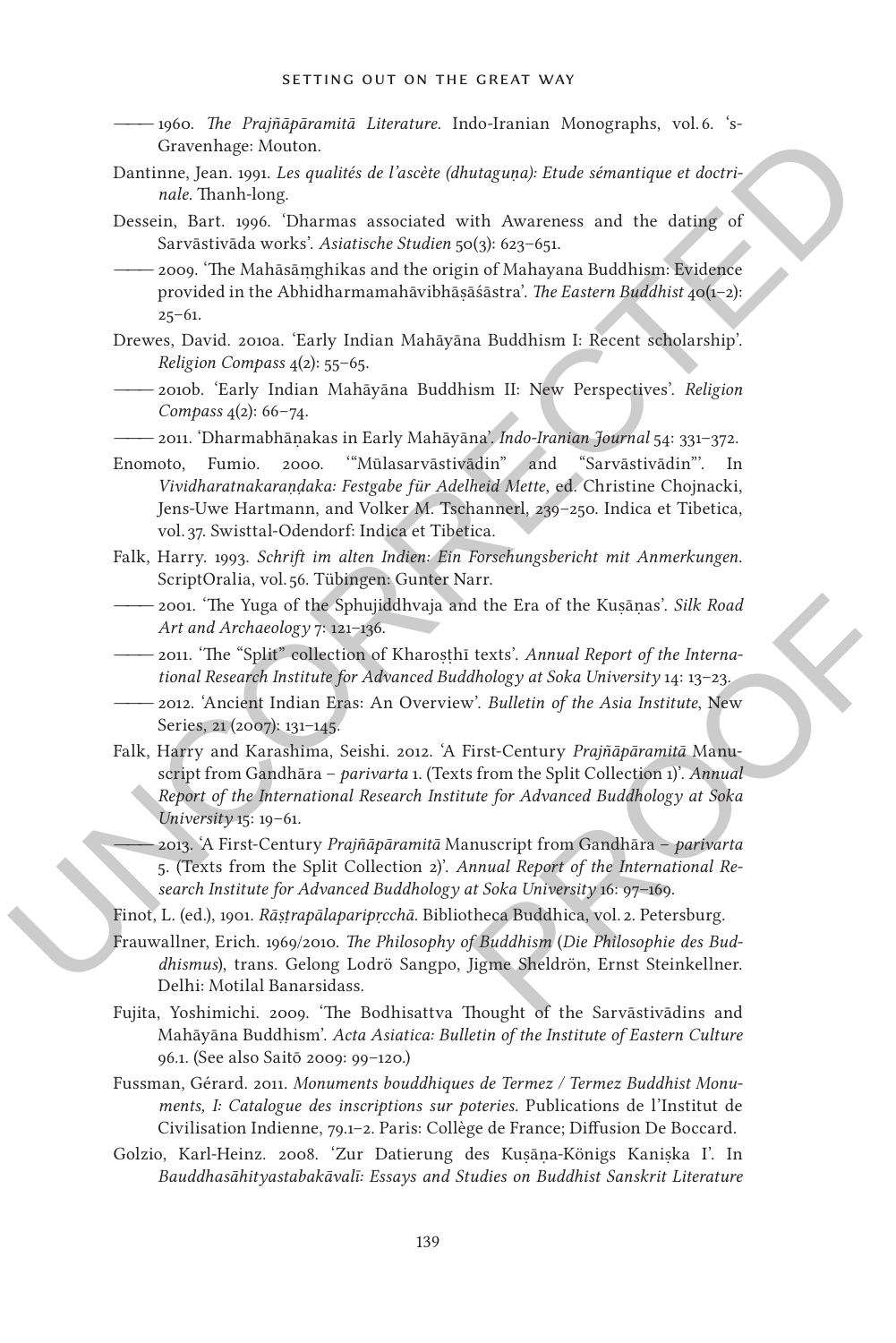*Dedicated to Claus Vogel by Colleagues*, *Students*, *and Friends*, ed. Dragomir Dimitrov, Michael Hahn, and Roland Steiner, 79–91. Indica et Tibetica, vol. 36. Marburg: Indica et Tibetica Verlag.

- ――― 2012. 'Zu in Gandhāra und Baktrien verwendeten Ären'. *Zeitschrift der Deutschen Morgenländischen Gesellschaft* 162(1): 141–150.
- Harrison, Paul. 1978. 'Buddhānusmṛti in the Pratyutpanna-buddhasaṃmukhāvasthita-samādhi-sūtra'. *Journal of Indian Philosophy* 6: 35–57.
- Dimiruo, Wichael Halbu, and Rohand Sistiner, ya-sa, Indica et Theisica, vol. 36<br>Marhamg-Indica et Theisica Verlag,  $\label{eq:2.1}$  Marhamg-Indica et Theisica Verlag, and Sistems, 22<br>their derivative and Backrick and Backrick -1990. The Samādhi of Direct Encounter with the Buddhas of the Present: An an*notated English translation of the Tibetan version of the Pratyutpanna-Buddha-Saṃmukhāvasthita-Samādhi-Sūtra with several appendices relating to the history of the text*. Studia Philologica Buddhica, Monograph Series, vol. 5. Tokyo: The International Institute for Buddhist Studies.
	- 1995. 'Searching for the Origins of the Mahāyāna: What are we Looking for?' *The Eastern Buddhist* 28(1): 48–69.
	- Hirakawa, Akira. 1993. *A History of Indian Buddhism: From Śākyamuni to Early Mahāyāna*, trans. and ed. Paul Groner. Buddhist Tradition Series, vol. 19. Delhi: Motilal Banarsidass.
	- Houben, Jan E. M. and Saraju Rath. 2012. 'Introduction: Manuscript Culture and its Impact in "India": Contours and Parameters'. In *Aspects of Manuscript Culture in South India*, ed. Saraju Rath, 1–53. Brill's Indological Library, 40. Leiden and Boston: Brill.
	- Karashima, Seishi. 2001. 'Who Composed the Lotus Sutra? Antagonism between Wilderness and Village Monks'. *Annual Report of the International Research Institute for Advanced Buddhology at Soka University* 4: 145–182.
		- ――― 2011. *A Critical Edition of Lokakṣema's Translation of the Aṣṭasāhasrikā Prajñāpāramitā*. Bibliotheca Philologica et Philosophica Buddhica, vol. 12. Tokyo: The International Research Institute for Advanced Buddhology, Soka University.

――― 2013. 'Was the *Aṣṭasāhasrikā Prajñāpāramitā* compiled in Gandhāra in Gāndhārī?' *Annual Report of the International Research Institute for Advanced Buddhology at Soka University* 16: 171–188.

- d the Lotus Sutra? Antagonism between<br>
nnual Report of the International Research<br>
Soka University 4: 145–182.<br>
sema's Translation of the Astasahasrika<br>
ogica et Philosophica Buddhica, vol.12.<br>
Institute for Advanced Buddh Klaus, Konrad. 2008. 'Metrische und textkritische Untersuchungen zur Rāstrapālaparipṛcchā: Die alten Āryā-Strophen'. In *Bauddhasāhityastabakāvalī: Essays and Studies on Buddhist Sanskrit Literature Dedicated to Claus Vogel by Colleagues*, *Students*, *and Friends*, ed. Dragomir Dimitrov, Michael Hahn, and Roland Steiner, 199–228. Indica et Tibetica, vol. 36. Marburg: Indica et Tibetica Verlag.
- Konow, Sten. 1969. *Kharoshṭhī Inscriptions*, *with the exception of those of Aśoka*. Corpus Inscriptionvm Indicarvm, vol. 2, part 1. Varanasi: Indological Book House.
- Kotsuki, Haruaki. 2010. *Saddharmapuṇḍarīkasūtram*. *Sanskrit Lotus Sutra Manuscript from Cambridge University Library (Add. 1684), Romanized Text*. Tokyo: Soka Gakkai.
- Lamotte, Étienne. 1958. *Histoire du bouddhisme indien*. *Des origines à l'ère Śaka*. Bibliothèque du Muséon, vol. 43. Louvain: Institut Orientaliste.
- ――― 1998. *Śūraṃgamasamādhisūtra: The Concentration of Heroic Progress*, trans. Sara Boin-Webb. Surrey: Curzon Press; London: The Buddhist Society. (Original work published in French in 1965.)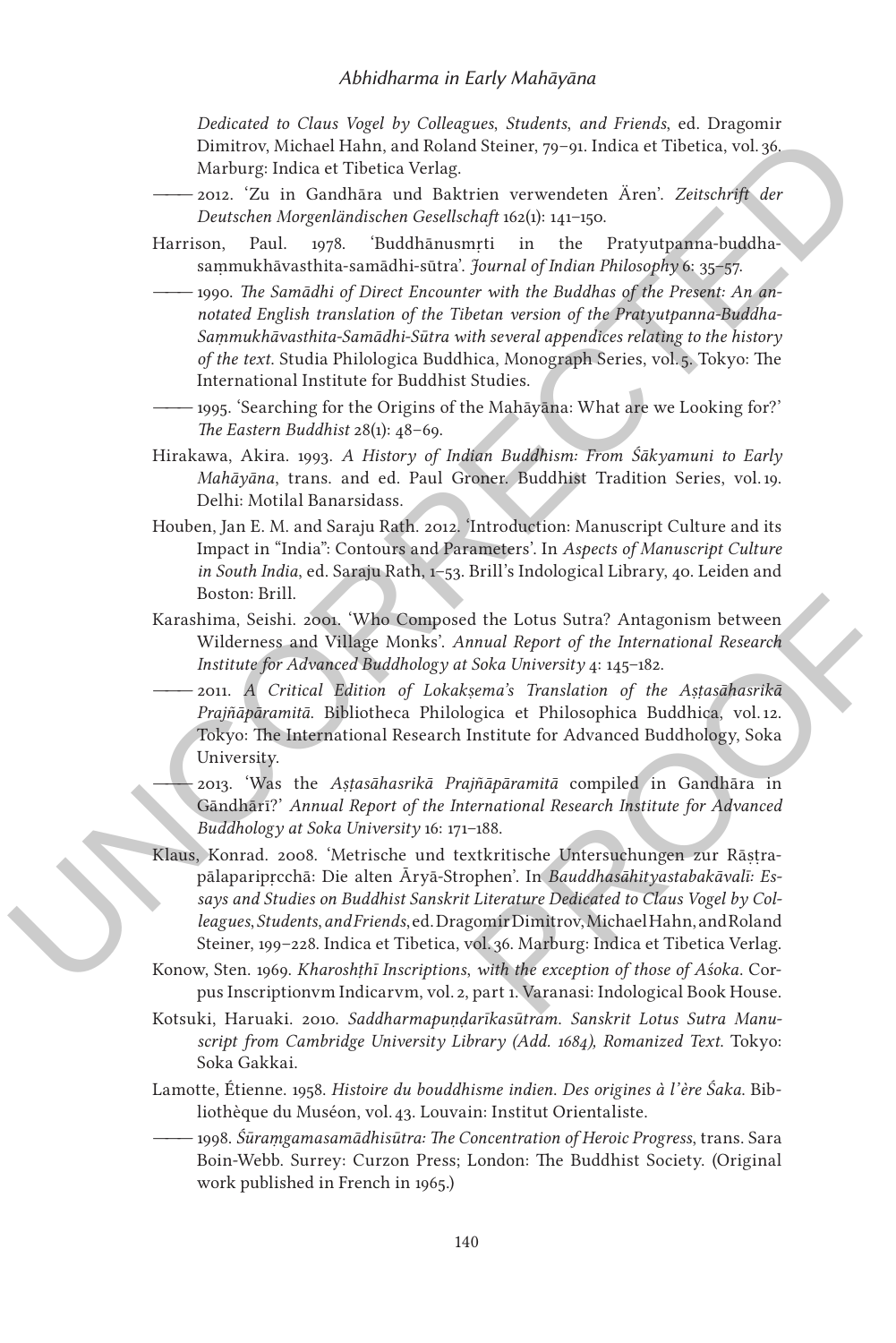- La Vallée Poussin, Louis de. 1925. 'La controverse du temps et du Pudgala dans le Vijñāyakāya'. *Études Asiatiques* 1 (Publications de l'École Française d'Extrême-Orient, vol. 19): 343–376.
- Mizufune, Noriyoshi. 2011. *Saddharmapuṇḍarīkasūtram*. *Sanskrit Lotus Sutra Manuscript from the British Library (Or. 2204), Romanized Text*. Lotus Sutra Manuscript Series, vol. 11. Tokyo: Soka Gakkai.
- Nattier, Jan. 2003. *A Few Good Men: The Bodhisattva Path According to the 'Inquiry of Ugra' (Ugraparipṛcchā-sūtra)*. Honolulu: University of Hawai'i Press.
- Osto, Douglas. 2008. *Power, Wealth and Women in Indian Mahāyāna Buddhism: The Gaṇḍavyūha-sūtra*. London and New York: Routledge.
- Pagel, Ulrich. 1995. *The* Bodhisattvapiṭaka*: Its Doctrines*, *Practices and their Position in Mahāyāna Literature*. Buddhica Britannica, Series continua, vol. 5. Tring, UK: The Institute of Buddhist Studies.
- 2006. 'About Ugra and his Friends: A Recent Contribution on Early Mahāyāna Buddhism – A Review Article'. *Journal of the Royal Asiatic Society*, 16(1): 73–82.
- Ruegg, David Seyfort. 2004. 'Aspects of the Study of the (Earlier) Indian Mahāyāna'. *Journal of the International Association of Buddhist Studies* 27(1): 3–62.
- Saitō, Akira. 2009. *Mahāyāna Buddhism: Its Origins and Reality* (= *Acta Asiatica: Bulletin of the Institute of Eastern Culture* 96). Tokyo: Toho Gakkai.
- Salomon, Richard. 1990. 'New Evidence for a Gāndhārī Origin of the Arapacana Syllabary'. *Journal of the American Oriental Society* 110(2): 255–273.
- ――― 1999. *Ancient Buddhist Scrolls from Gandhāra: The British Library Kharoṣṭhī Fragments*. London: The British Library.
- 2005. 'The Indo-Greek era of 186/5 BC in a Buddhist Reliquary Inscription'. In *Afghanistan: Ancien carrefour entre l'est et l'ouest*, ed. Osmund Bopearachchi and Marie-Françoise Boussac, 359–401. Turnhout: Brepols.
- Virginyhäysiä Andele skialingus (Cublications de l'Ecole Française d'Estrémentius (Cublications de l'Ecole Française d'Estrémentius (Mortangen) (Mortangen) (Mortangen) (Mortangen) (Mortangen) (Mortangen) (Mortangen) (Mort *tal Society* 110(2): 255–273.<br> *dhāra: The British Library Kharoșthī*<br>
2 Buddhist Reliquary Inscription'. In<br>
2 Furest, ed. Osmund Bopearachchi<br>
1 Furest, ed. Osmund Bopearachchi<br>
1 Furest, ed. Patrick Olivelle, Janice<br>
7 - 2012. 'The Yona Era and the end of the Maurya Dynasty: Is there a Connection?' In *Reimagining Aśoka: Memory and History*, ed. Patrick Olivelle, Janice Leoshko, and Himanshu Prabha Ray, 217–228. New York: Oxford University Press.
	- Samuels, Jeffrey. 1997. 'The Bodhisattva Ideal in Theravāda Buddhist Theory and Practice: A Reevaluation of the Bodhisattva-Śrāvaka Opposition'. *Philosophy East and West* 47(3): 399–415.
	- Sander, Lore. 1968. *Paläographisches zu den Sanskrithandschriften der Berliner Turfansammlung*. Verzeichnis der Orientalischen Handschriften in Deutschland, Supplementband, vol. 8. Wiesbaden: Franz Steiner.
	- Sasaki, Shizuka. 2009. 'A basic approach for research on the origins of Mahāyāna Buddhism'. *Acta Asiatica* 96: 25–46.
	- Schmithausen, Lambert. 1977. 'Textgeschichtliche Beobachtungen zum 1. Kapitel der Aṣṭasāhasrikā Prajñāpāramitā.' In *Prajñāpāramitā and Related Systems: Studies in Honor of Edward Conze*, ed. Lewis Lancaster, 35–80. Berkeley Buddhist Studies Series, vol. 1. Berkeley: University of California.
	- Schopen, Gregory. 1975. 'The phrase sa pṛthivīpradeśaś caityabhūto bhavet in the Vajracchedikā'. *Indo-Iranian Journal* 17: 147–181. (Reprinted with stylistic changes in Schopen 2005: 25–62.)